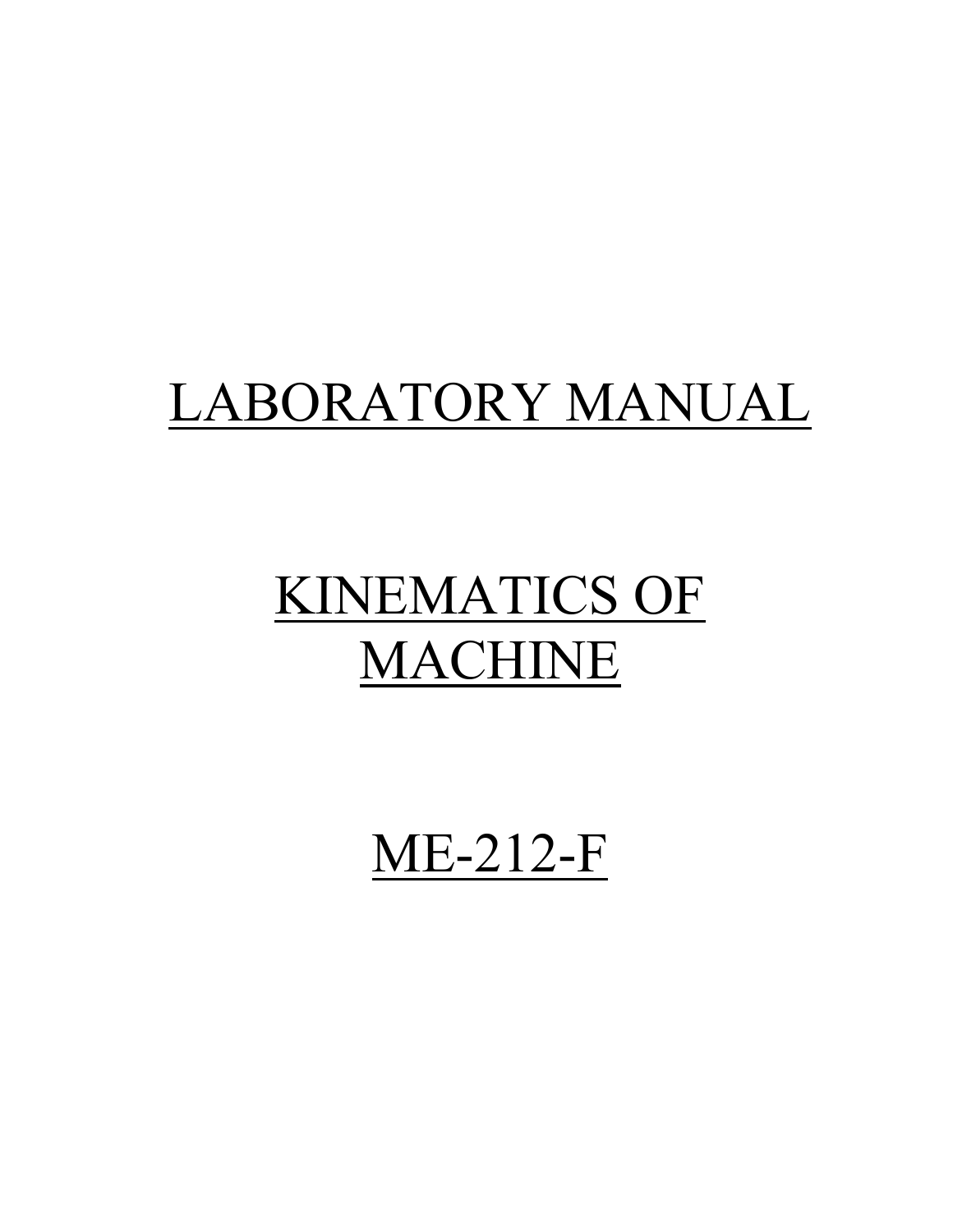# **LIST OF EXPERIMENTS**

| S.No.            | <b>NAME OF EXPERIMENTS</b>                                                                                                                     |             |           |  |  |
|------------------|------------------------------------------------------------------------------------------------------------------------------------------------|-------------|-----------|--|--|
|                  |                                                                                                                                                | <b>FROM</b> | <b>TO</b> |  |  |
| 1.               | To study various types of Kinematic links, pairs, chains and                                                                                   | 1           | 4         |  |  |
|                  | <b>Mechanisms</b>                                                                                                                              |             |           |  |  |
| 2.               | To study inversions of 4 Bar Mechanisms, Single and double<br>slider crank mechanisms.                                                         | 5           | 8         |  |  |
| 3 <sub>1</sub>   | To plot slider displacement, velocity and acceleration against<br>crank rotation for single slider crank mechanism.                            | 9           | 12        |  |  |
| 4.               | To find coefficient of friction between belt and pulley.                                                                                       | 13          | 14        |  |  |
| $\overline{5}$ . | To study various type of cam and follower arrangements.                                                                                        | 15          | 18        |  |  |
| 6.               | To plot follower displacement vs cam rotation for various Cam<br>Follower systems                                                              | 19          | 22        |  |  |
| 7.               | To study various types of gears - Helical, cross helical worm,<br>bevel gear.                                                                  | 23          | 25        |  |  |
| 8.               | To study various types of gear trains - simple, compound,<br>reverted, epicyclic and differential.                                             | 26          | 28        |  |  |
| 9.               | To study the working of Screw Jack and determine its<br>efficiency.                                                                            | 29          | 33        |  |  |
| 10.              | Create various type of linkage mechanism in CAD and simulate for<br>motion output and study the relevant effect.                               | 34          | 36        |  |  |
| 11               | To study various type of Steering Mechanism.                                                                                                   |             |           |  |  |
| 12               | To design a cam profile by using the requirement graph using<br>on-line engineering                                                            |             |           |  |  |
| 13               | Creation of various joints like revolute, planes, spherical, cam<br>follower and study the degree of freedom and motion patterns<br>available. |             |           |  |  |
| 14               | Create various types of linkage mechanism in CAD and<br>simulate for motion outputs and study the relevant effects.                            |             |           |  |  |
| 15               | To generate spur gear involute tooth profile using simulated<br>gear shaping process.                                                          |             |           |  |  |

Note: 1. At least Ten experiments are to be performed in the Semester.

 2. At least eight experiments should be performed from the above list. However these experiments should include experiments at Sr. No. 12, 13 and 14. Remaining two experiments may either be performed from the above list or as designed & set by the concerned institution as per the scope of the syllabus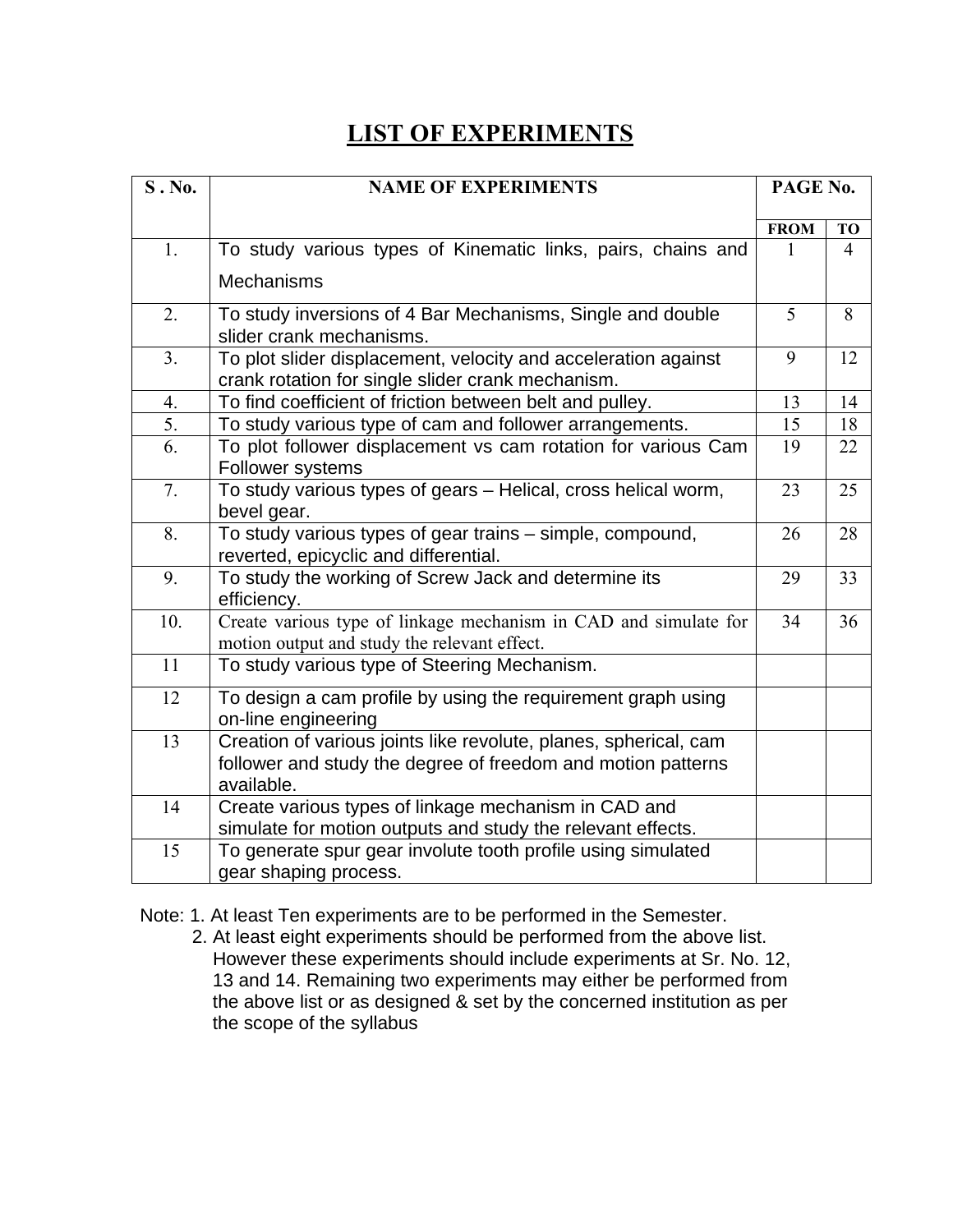# **EXPERIMENT No. : -1**

#### **AIM: - To study various types of kinematics links, pairs, chains & Mechanisms.**

#### **APPARATUS USED:** - Kinematics links, pairs, chains & Mechanisms.

- **THEORY: 1.** Definitions of kinematics links, pairs, chains & Mechanisms.
	- 2. Classifications of kinematics links, pairs, chains & Mechanisms.
	- 3. Diagrams of kinematics links, pairs, chains & Mechanisms
	- 4 Advantages & Disadvantages of kinematics links, Pairs, chains & Mechanisms.
	- 5. Applications of kinematics link, Pairs, chains & Mechanism
	- 6. Examples of kinematics link, Pairs, chains & Mechanisms.

**KINEMATIC LINK:** - A mechanism is made of a number of resistant bodies out of which some may have motions relative to the others. A resistant body or a group of resistant bodies with rigid connections preventing their relative movement is known as a link. A link also known as kinematic link or element.

**Examples :-** A slider-crank mechanism consists of four links: frame and guides, crank connecting rod and slider, the crank link may have crankshaft and flywheel also, forming one link having no relative motion of these.

#### **CLASSIFICATIONS OF LINKS:-**

- 1. Binary link
- 2. Ternary link
- 3. Quarternary link

**KINEMATIC PAIR:** - A kinematic pair or simply a pair is a joint of two links having relative motion between them.

#### **CLASSIFICATIONS OF PAIRS:**

#### **1-Kinematics pairs according to nature of contact:-**

(i) Lower pair (links having surface or area contact)

- **Examples-** Nut turning on a screw, shaft rotating in a bearing, universal joint etc.
- (ii) Higher pair (Point or line contact between the links)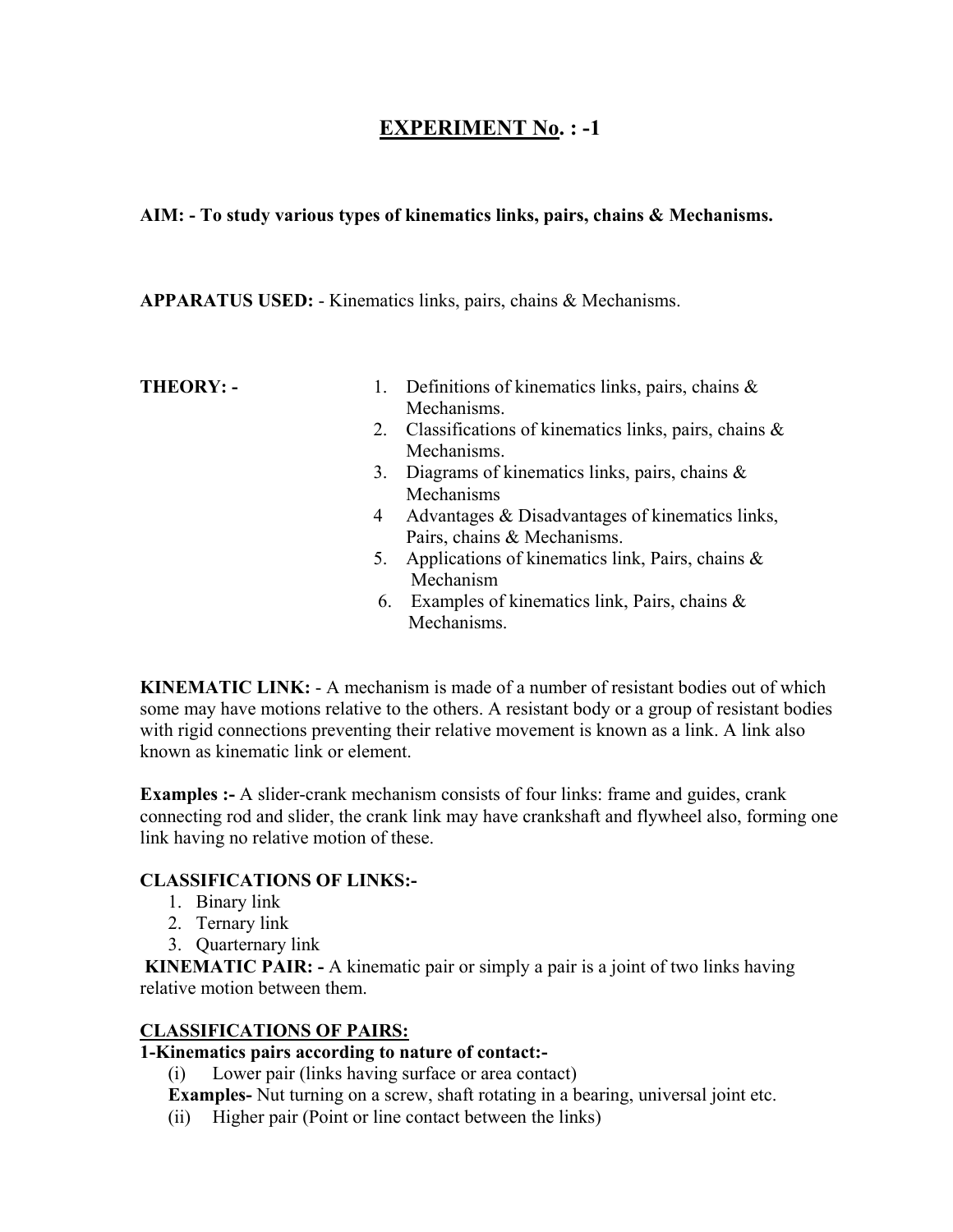**Examples:-** when rolling on a surface, cam and follower pair, tooth gears, ball and roller bearings etc.

#### **2- Kinematics pairs according to nature of Mechanical Constraint:-**

(a) Closed pair (when the elements of a pair are held together mechanically)

Examples :- all the lower pairs and some of the higher pair

(b) Unclosed pair (when two links of a pair are in contact either due to force of gravity or some spring action), Example :- cam and follower pair.

#### **3-Kinematics pairs according to nature of relative motion:-**

- (i) Sliding pair
- (ii) Turning pair
- (iii) Rolling Pair
- (iv) Screw pair (Helical pair)
- (v) Spherical pair

**KINEMATIC CHAIN :-** A kinematic chain is an assembly of links in which the relative motions of the links is possible and the motion of each relative to the others is definite. If indefinite motions of other links , it is a non-kinematic chain.

#### **Types of kinematics chains :-**

- (i) Four bar chain or quadric cycle chain
- (ii) Single slider crank chain
- (iii) Double slider crank chain

**MECHANISM :-** A linkage is obtained if one of the links of a kinematics chain is fixed to the ground. If motion of each link results in definite motions of the others, the linkage is known as a mechanism. If one of the links of a redundant chain is fixed, it is known as a structure. The degree of freedom of a structure is zero or less. A structure with negative degree of freedom is known as a superstructure.

# **OBSERVATION & CONCLUSION:-** 1. Comparison between kinematics links,

Pairs, chains & Mechanisms.

2. Type of Motion to be named.

- a) Define machine & structure.
- b) Concept of kinematics links, pairs, chains & mechanism.
- c) Classification & examples of all the kinematics links, pairs, chains & mechanism.
- d) Grasshof's criterion.
- e) Types & examples of constrained motion.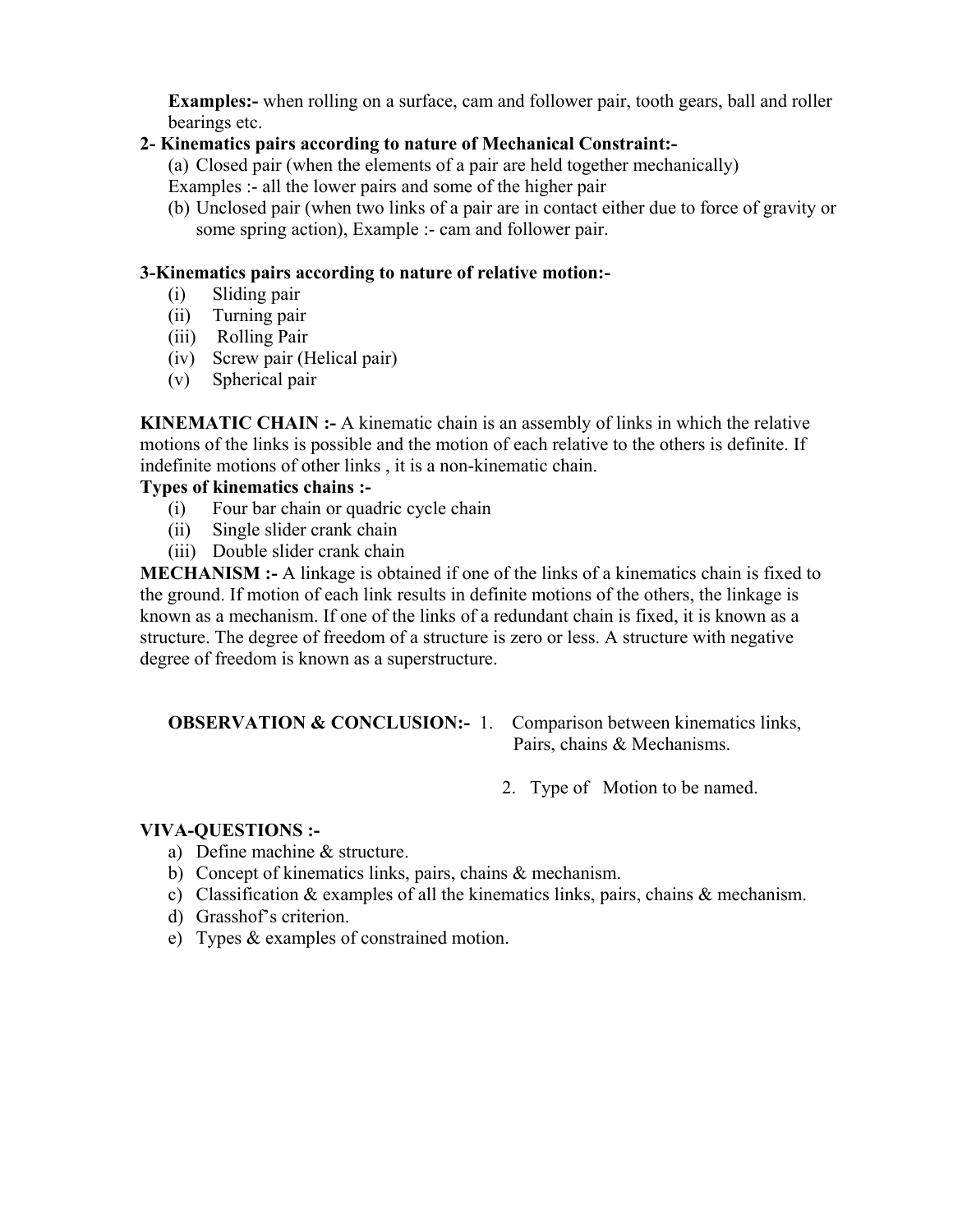# **EXPERIMENT No. :- 2**

#### **AIM : - To study inversions of 4 Bar Mechanisms, Single & double slider crank mechanisms.**

**APPARATUS USED** : - Models of 4 Bar Mechanisms, Single & double slider Crank mechanisms

. .

- **THEORY: 1.** Definitions of 4 Bar Mechanisms, Single & Double slider crank mechanisms.
	- 2. Classifications of 4 Bar Mechanisms, Single & Double slider crank mechanisms
	- 3. Diagrams of 4 Bar Mechanisms, Single & Double slider crank mechanisms
	- 4. Working & Construction of 4 Bar Mechanisms, Single & Double slider crank mechanisms.
	- 5. Applications of of 4 Bar Mechanisms, Single  $\&$ Double slider crank mechanisms

**FOUR BAR MECHANISM :-** A four bar link mechanism or linkage is the most fundamental of the plane kinematics linkages. It is a much preferred mechanical device for the mechanization and control of motion due to its simplicity and versatility. Basically it consists of four rigid links which are connected in the form of a quadrilateral by four pin joints. A link that makes complete revolutions is the crank, the link opposite to the fixed link is the coupler and the fourth link a lever or rocker if oscillates or an another crank, if rotate. By fixing the link :-

- Shortest Link Fixed
- Link opposite to Shortest Link fixed

#### **INVERSIONS OF SINGLE SLIDER–CRANK CHAIN :-**

Different mechanisms obtained by fixing different links of a kinematics chain are known as its inversions. A slider –crank chain has the following inversions :-

- 1. **First inversion (**i.e; Reciprocating engine and compressor) this inversion is obtained when link 1 is fixed and links2 and 4 are made the crank and the slider respectively.
- 2. **Second inversion** (i.e., Whitworth quick return mechanism and Rotary engine) fixing of link 2 of a slider – crank chain.
- 3. **Third inversion** (i.e., Oscillating cylinder engine and crank & slotted lever mechanism)- By fixing link 3 of the slider crank mechanism.
- 4. **Fourth inversion** (Hand pump) if link 4 of the slider crank mechanism is fixed, the fourth inversion is obtained.

## **DOUBLE-SLIDER CRANK-CHAIN:**

A four-bar chain having two turning and two sliding pairs such that two pairs of the same kind are adjacent is known as a double-slider-crank chain. The following are its inversions:

1. **First inversion** (i.e., Elliptical trammel)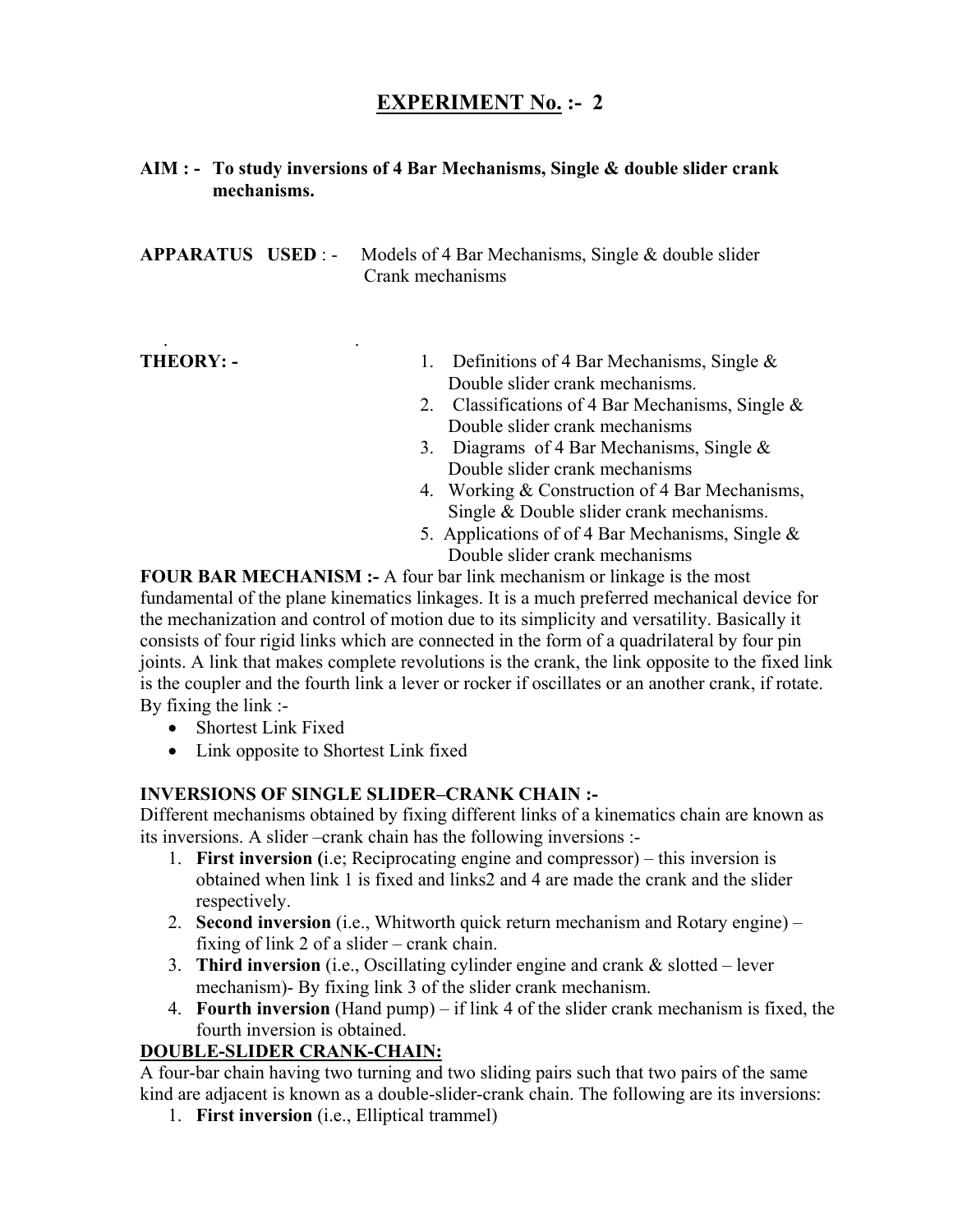- 2. **Second inversion** (i.e., Scotch yoke)
- 3. **Third inversion** (i.e., Actual Oldham's coupling)

#### **OBSERVATION & CONCLUSION: -**

(a) Comparison between 4 Bar, Single & Double slider cranks mechanisms.

(b) Type of Motion to be named.

#### **APPLICATIONS :-**

- In reciprocating engine.
- In reciprocating compressor.
- In Whitworth quick return mechanism and Rotary engine.
- In Oscillating cylinder engine and crank & slotted-lever mechanism.
- In hand pump.
- In scotch yoke.

- 1. What are the of inversions of four bar mechanism & give their applications also ?
- 2. What are the of Inversions of single slider crank mechanism & give their applications also ?
- 3. What are the of Inversions of Double slider crank mechanism  $\&$  give their applications also ?
- 4. Define degree of freedom & give examples ?
- 5. Define Kutzbach & grubler's criterian.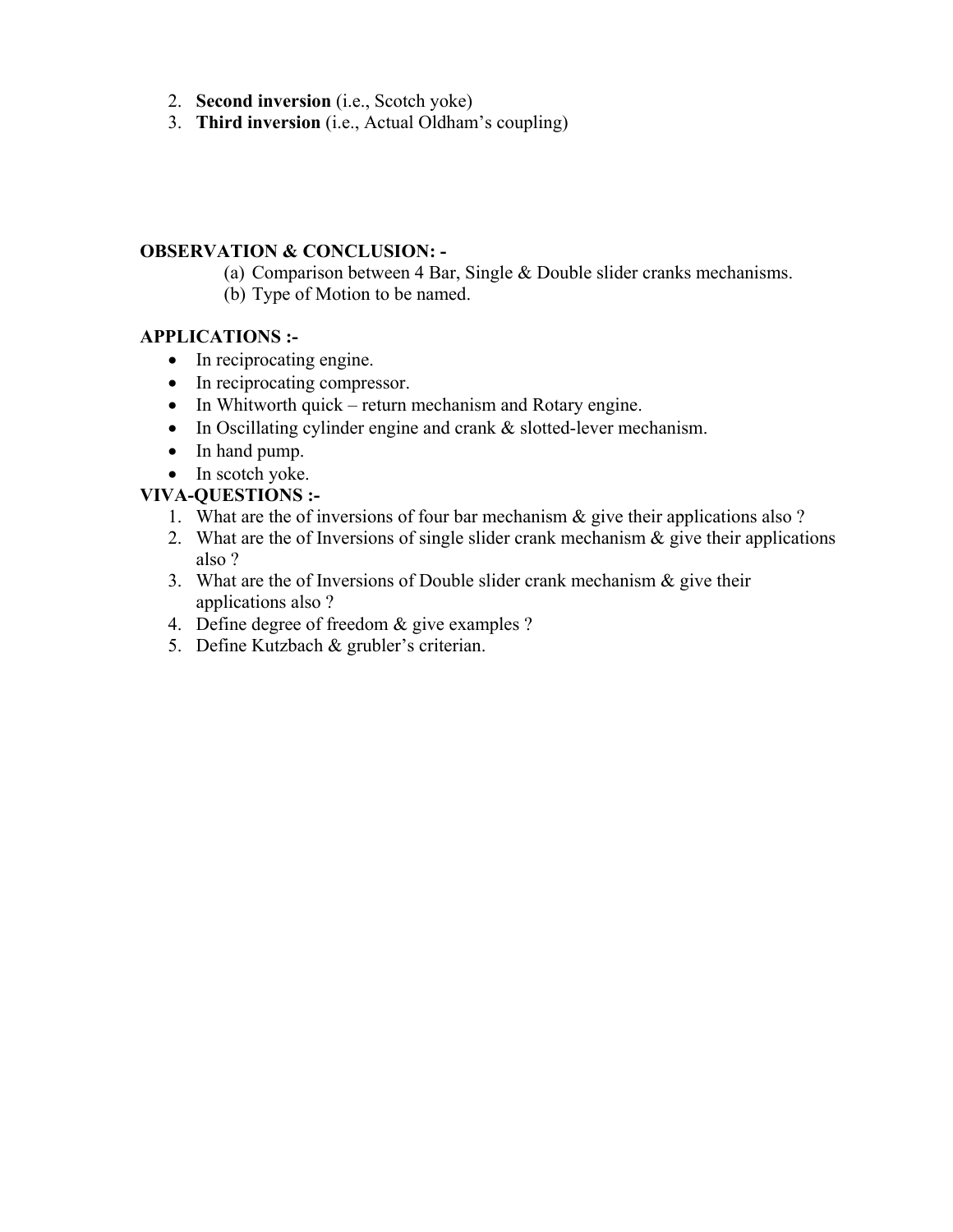# **EXPERIMENT No. :- 3**

#### **AIM :- To find coefficient of friction between belt and pulley.**

**APPARATUS USED:-** Belt & Pulley System.

- **THEORY:-** 1. Definition of belt and pulley.
	- 2. Diagram of belt and pulley system.
	- 3. To prove the relation of belt tension for flat belt i.e.  $T_1/T_2 = e^{\mu \theta}$

# **BELT :-**

Power is transmitted from one to another by means of belts.

- Belts are used where the distance between the shafts is large.
- Belts are flexible type of connectors.
- The flexibility of belts and ropes is due to the property of their materials.
- Belts transmit power due to friction between them and the pulleys. If the power transmitted exceeds the force of friction, the belt slips over the pulley.
- Belts are strained during motion as tensions are developed in them.
- Owing to slipping and straining action, belts are not positive type of drives.

#### **Types of belts :-**

- **1.** Flat belt
- **2.** V-belt

**Material for belts :-** Usual materials are leather, canvas, cotton and rubber.

**PULLEY :-** Pulley are mounted on the two shafts. The speed of the driven shaft can be varied by varying the diameters of the pulleys.

## **Types of pulleys :-**

- **1.** Idler pulleys
- **2.** Intermediate pulleys
- **3.** Loose and fast pulleys
- **4.** Guide pulleys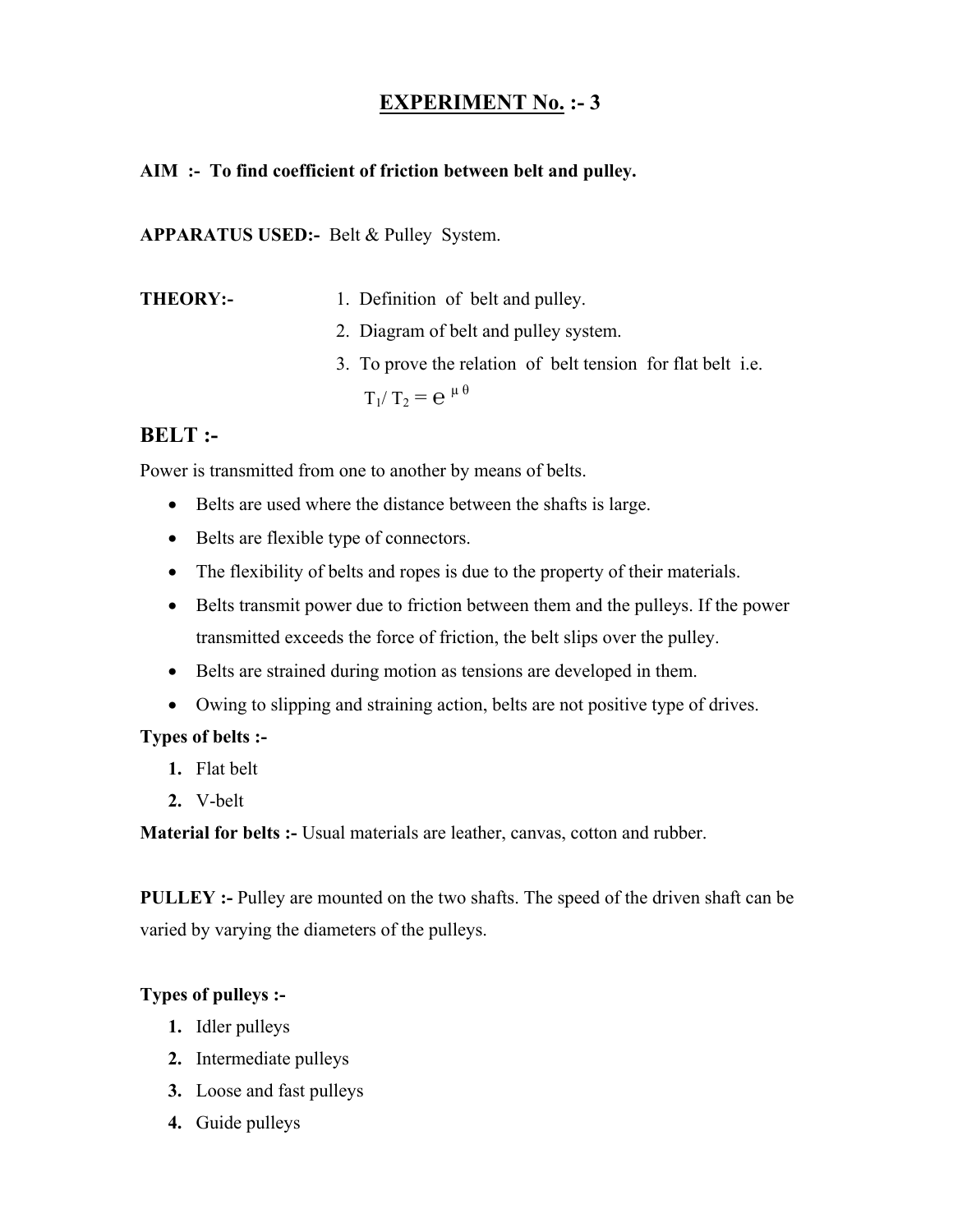#### **FORMULAE USED:-**

 $T_1/T_2 = e^{\mu \theta}$ 

; Where  $T_1$  = Tension at the tight side of the belt  $(N/m<sup>2</sup>)$  $T_2$  = Tension at the slack side of the belt  $(N/m<sup>2</sup>)$  $\mu$  = Co-efficient of Friction between belt and pulley  $\theta$  = Arc of contact (rad)

#### **OBSERVATION TABLE :-**

| <b>Sl. No.</b> | $T_1$               | T <sub>2</sub>      |                          |  |                                   |
|----------------|---------------------|---------------------|--------------------------|--|-----------------------------------|
|                | (N/m <sup>2</sup> ) | (N/m <sup>2</sup> ) | $\theta$                 |  | $\mu = (1/\theta) \log (T_1/T_2)$ |
|                |                     |                     | (in rad.)<br>(in degree) |  |                                   |
|                |                     |                     |                          |  |                                   |
|                |                     |                     |                          |  |                                   |
|                |                     |                     |                          |  |                                   |
|                |                     |                     |                          |  |                                   |
|                |                     |                     |                          |  |                                   |
|                |                     |                     |                          |  |                                   |
|                |                     |                     |                          |  |                                   |
|                |                     |                     |                          |  |                                   |

**CALCULATION :-**  $\mu = (1/\theta) \log (T_1/T_2)$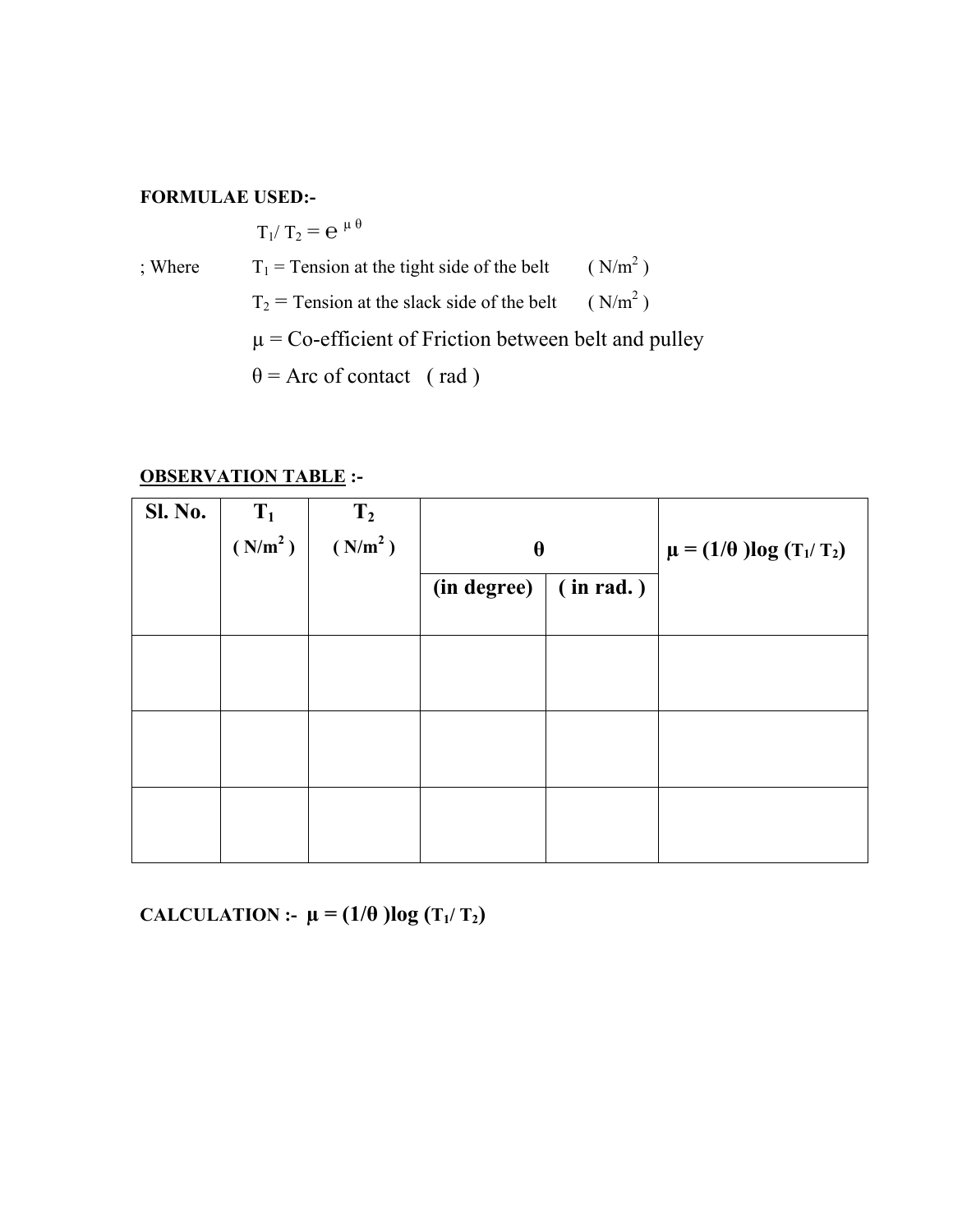- **PROCEDURE:-** 1. Note the angle of arc of contact.
	- 2. Hang some weight on one side of the belt & put some Weight on other side of the belt, till the belt just slide
	- 3. Note down the values of  $T_1 \& T_2$
	- 4. Vary  $T_1 \&$  correspondingly determine the value of  $T_2$
	- 5. Now calculate the value of  $\mu$

- **PRECAUTION:-** 1. Tapping of pulley should be done after increasing the weight.
	- 2. Weight should be increased in small step.
	- 3. Add weights slowly without jerks.

# **RESULT:**-  $\mu$  (Co-efficient of Friction between belt and pulley) =

- a. Define Belt, Classification of belt, advantage & disadvantage, Applications.
- b. What do you meant by slip & creep in belt drive ?
- c. What do you meant by crowning of pulley ?
- d. What do you meant by initial tension & centrifugal tension ?
- e. What is the formulae for the ratio of belt tensions in case of flat & V-belt drive ?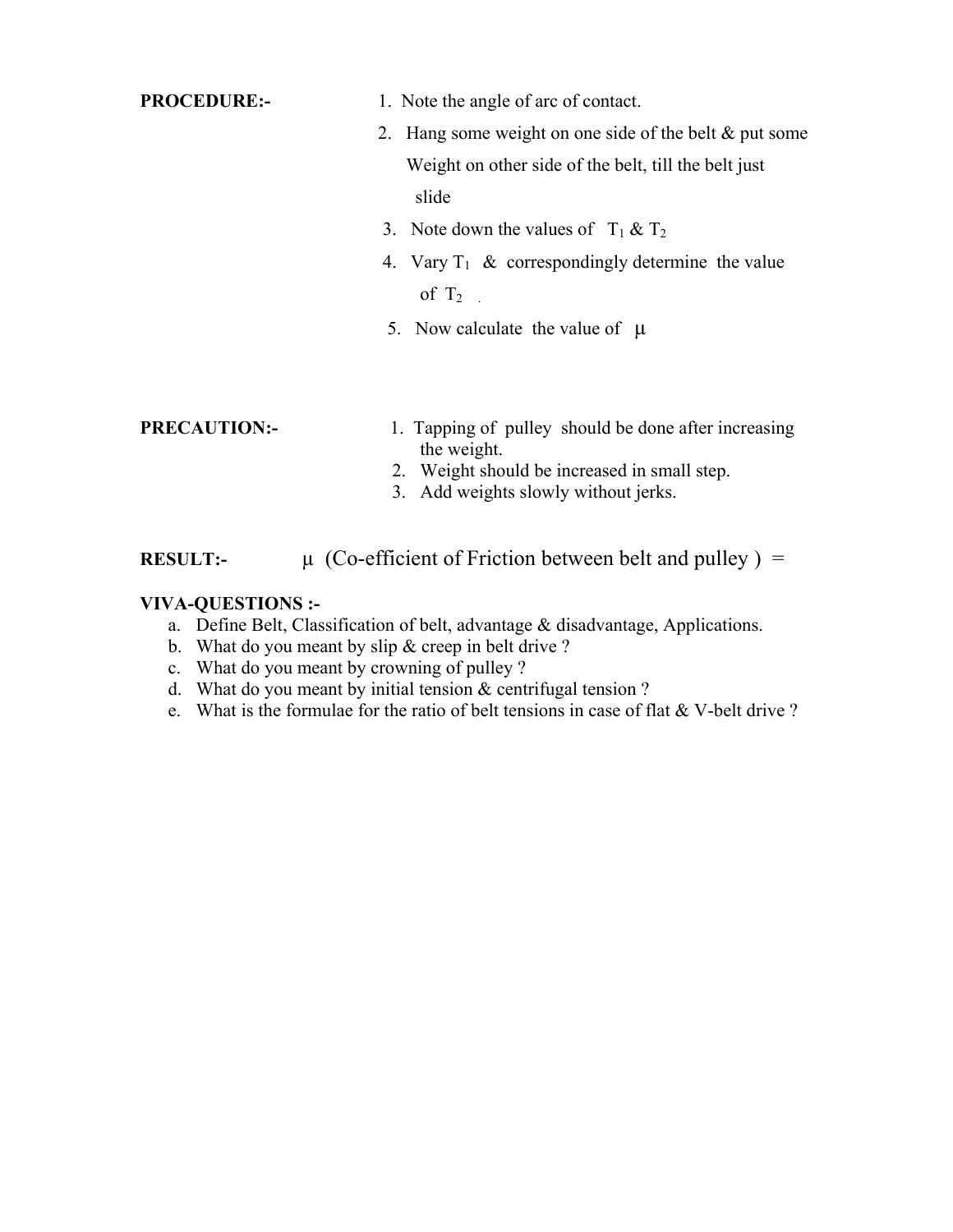## **EXPERIMENT No :- 4**

# **AIM: - To plot slider displacement, velocity & acceleration against crank rotation for Single slider crank Mechanisms.**

**APPARATUS USED:-** Single slider crank mechanism.

#### **THEORY:-**

- **1.** Definition of Single slider cranks mechanism.
- **2.** Working of Single slider crank mechanism.

A slider crank mechanism converts the reciprocating motion of a slider into a roatary motion of crank or vice-versa.

**Velocity :-** Fig. shows a slider–crank mechanism in which OA is the crank moving with uniform angular velocity in the clockwise direction. At point B, a slider moves on the fixed guide G. AB is the coupler joining A and B. it is required to find the velocity of the slider at B.

Velocity vector equation : Velocity of B rel. to  $O =$  Vel. of B rel. to  $A +$  Vel. of A rel. to  $O$  $Vbo = Vba + Vao$  $Vbg = Vao + Vba$  $gb = oa + ab$ **Accelration :-** Acc. Of B rel. to  $O = Acc$ . Of B rel. to  $A + Acc$ . Of A rel. to  $O$  $g_1b_1 = o_1a_1 + a_1b_2 + b_2b_1$ 

#### **PROCEDURE:-**

- a) Bring the wheel  $&$  the slider to the respective reference marks.
- b) For a given angle of rotation of the crank, note down the displacement of the slides.
- c) Plot a graph between slider displacement & the crank rotation.
- d) Assume that the crank is rotating with a uniform angular speed of one rad/sec.
- e) Convert the crank rotation angle into time & plot the slider displacement versus time.
- f) By graphical differentiation, determine the velocity time graph .
- g) By graphical differentiation twice, determine the acceleration time graph.
- h) Calculate the values of velocity & acceleration.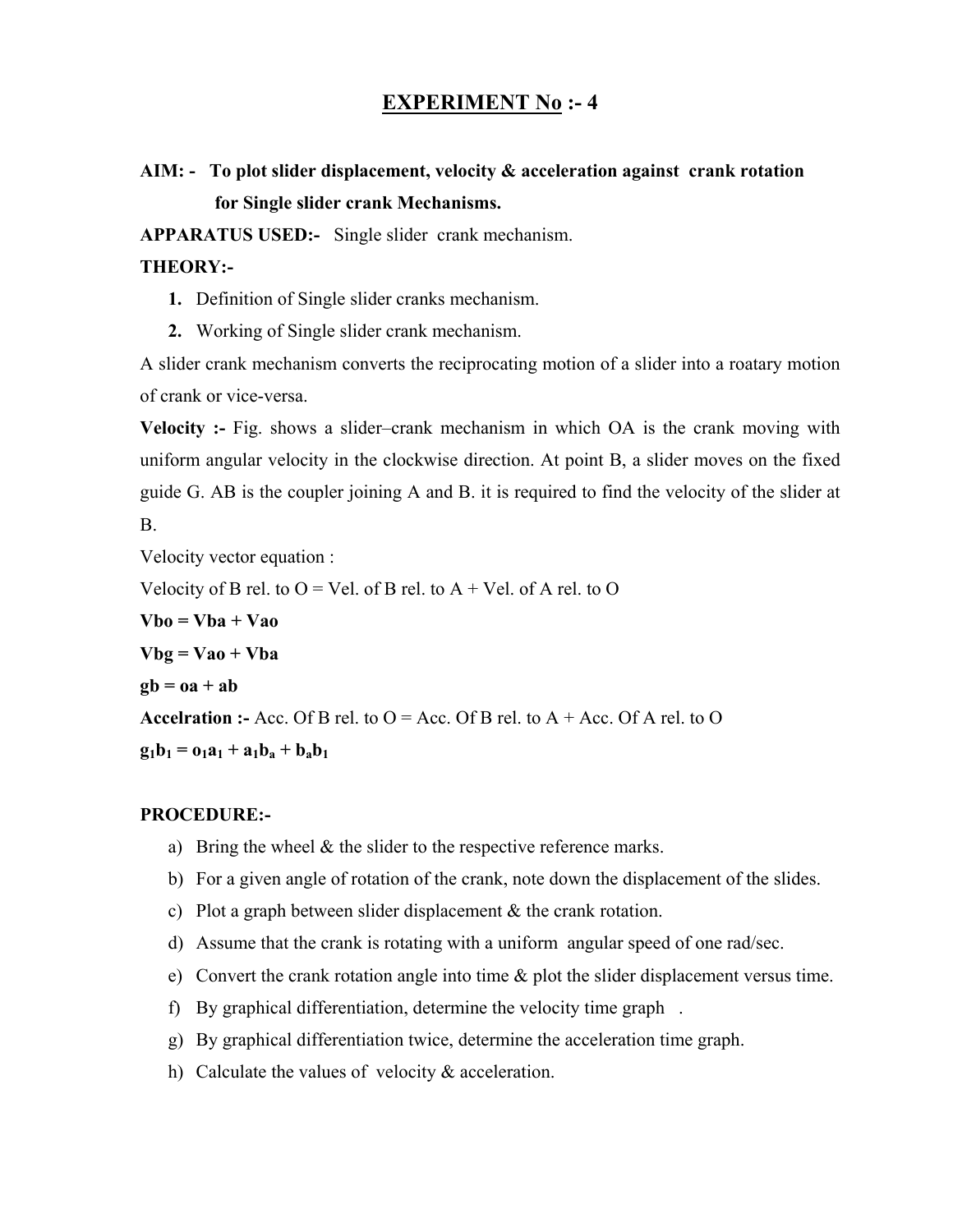## **OBSERVATION TABLE :-**

Crank Radius,  $r =$ 

Length of Connecting rod,  $l =$ 

| Sl. | <b>Crank Rotation</b> |                | Time   | Slider       | Slider   | Slider                |
|-----|-----------------------|----------------|--------|--------------|----------|-----------------------|
| No. | $(\theta)$            |                | (Sec.) | Displacement | Velocity | Acceleration          |
|     |                       |                |        | (m)          | (m/Sec.) | (m/Sec <sup>2</sup> ) |
|     | (in deg.)             | $(\text{rad})$ |        |              |          |                       |
|     |                       |                |        |              |          |                       |
|     |                       |                |        |              |          |                       |
|     |                       |                |        |              |          |                       |
|     |                       |                |        |              |          |                       |
|     |                       |                |        |              |          |                       |
|     |                       |                |        |              |          |                       |

# **PRECAUTIONS:-** 1 Displacement of slider should be measured at equal intervals of crank angle rotation.

2 Smooth curves should be drawn while plotting.

#### **VIVA-QUESTIONS :-**

**.** 

- What do you mean by I.C.R.?
- What is the formulae for calculating I.C.R for all mechanisms ?
- How will you find I.C.R. of velocity for 4 bar chain mechanisms and single slider crank mechanism?
- How will you find graphically  $\&$  analytically the methods of velocity  $\&$  acc. Analysis of 4-bar chain mechanism and single slider crank mechanism. ?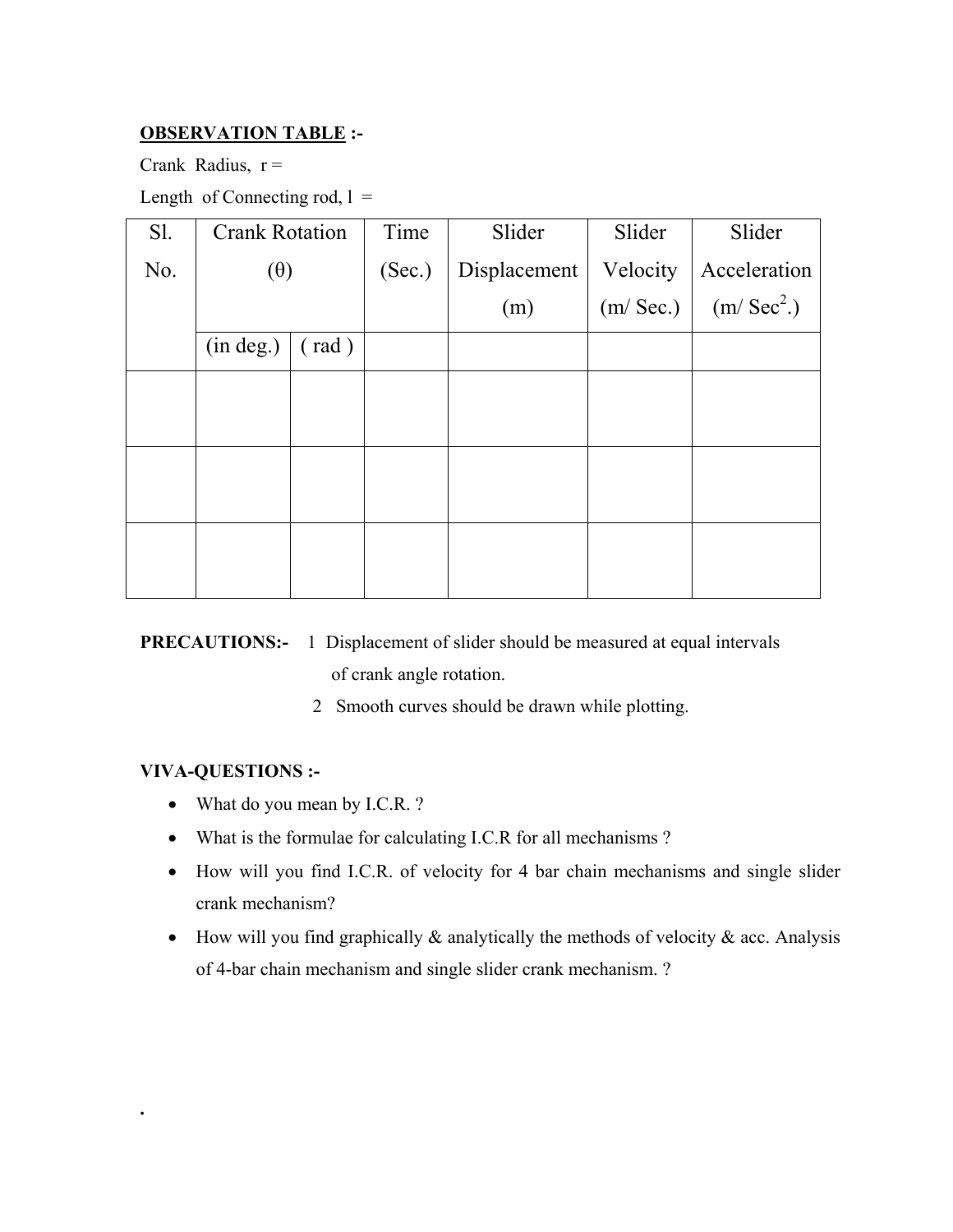# **EXPERIMENT NO. - 5**

#### **AIM: - To study various types of cam and follower arrangements.**

**APPARATUS USED**: - Cam and follower arrangements.

- **THEORY:** 1. Definition of Cam & Follower.
	- 2. Classification of Cam & Follower.
	- 3. Diagrams of Cam & Follower.
	- 4. Working & Construction of Cam & Follower.
	- 5. Advantages & Disadvantages of Cam & Follower.
	- 6. Applications of Cam & Follower. .
	- 7. Examples of Cam & Follower.

**CAM & FOLLOWER :-** A cam is a mechanical member used to impart desired motion to a follower by direct contact. The cam may be rotating or reciprocating whereas the follower may be rotating, reciprocating or oscillating. A cam and the follower combination belongs to the category of higher pairs.

- A driver member known as the cam.
- A driven member called the follower

#### **Types of Cams :**

#### **A. According to shape**

- **(i) wedge and flat Cams :-** A wedge cam has a wedge W which, in general, has a translational motion. The follower. The follower F can either translate or oscilate.
- **(ii) Radial or Disc Cams :-** A cam in which the follower moves radially from the centre of rotation of the cam is known as a radial or a disc cam.
- **(iii) Spiral cams :** A spiral cam is a face cam in which a groove is cut in the form of a spiral as shown in fig. the spiral spiral groove consists of teeth which mesh with a pin gear follower.
- **(iv) Cylindrical cams :** In a cylindrical cam, a cylinder which has a circumferential contour cut in the surface, rotate about its axis.
- **(v) Conjugate cams :** A conjugate cam is a double disc cam, the two discs being keyed together and are in constant touch with the two rollers of a follower. It is used for low noise, high speed and dynamic loads.
- **(vi) Globoidal cams :** A globoidal cam can have two types of surfaces, convex or concave. A circumferential contour is cut on the surface of rotation of the cam to impart motion to the follower which has an oscillatory motion.
- **(vii) Spherical cams :** In a spherical cam, the follower oscillates about an axis perpendicular to the axis of rotation of the cam.

#### **B. According to Follower Movement**

**(i) Rise-Return-Rise (R-R-R) :-** In this, there is alternate rise and return of the follower with no periods of dwells. Its use is very limited in the industry. The follower has a linear or an angular displacement.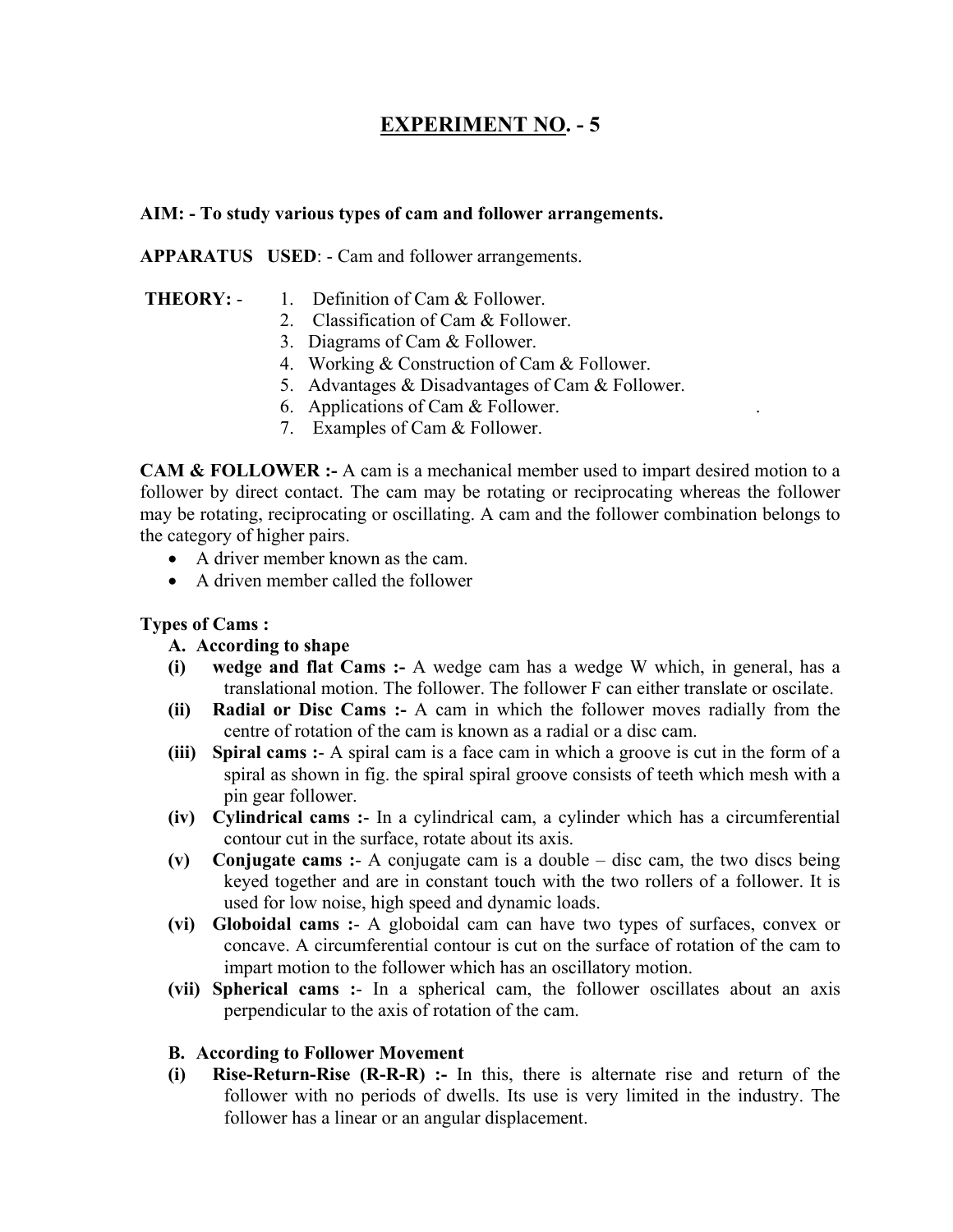- **(ii) Dwell-Rise-Return-Dwell (D-R-R-D) :-** In such a type of cam, there is rise and return of the follower after a dwell. This type is used more frequently than the R-R-R type of cam
- **(iii) Dwell-Rise-Dwell-Return (D-R-D-R) :-** It is most widely used type of cam. The dwelling of the cam is followed by rise and dwell and subsequently by return and dwell as shown in fig.

#### **C. According to Manner of Constraint of the Follower**

- **(i)** Pre-loaded Spring Cam
- **(ii)** Positive-Drive Cam
- **(iii)** Gravity Cam

#### **Types of Followers :-**

- **A. According to shape**
- (i) Knife-edge Follower
- (ii) Roller Follower
- (iii) Mushroom Follower

#### **B. According to Movement**

- (i) Reciprocating Follower
- (ii) Oscillating Follower

#### **C. According to Locating of Line of Movement**

- (i) Radial Follower
- (ii) Offset Foolower

## **OBSERVATION & CONCLUSION: -** 1. Comparison between Cam & Follower.

2. Type of Motion to be named.

#### **APPLICATIONS :-**

- (i) Cams are used in Automatic machines
- (ii) In internal combustion engine
- (iii) In machine tools
- (iv) Printing Control mechanisms

- (i) Define about cam  $\&$  follower, Classification of cam  $\&$  follower, advantage  $\&$ disadvantage, Applications.
- (ii) Define Disc cam nomenclature.
- (iii) Define the cut off-set position of follower motion.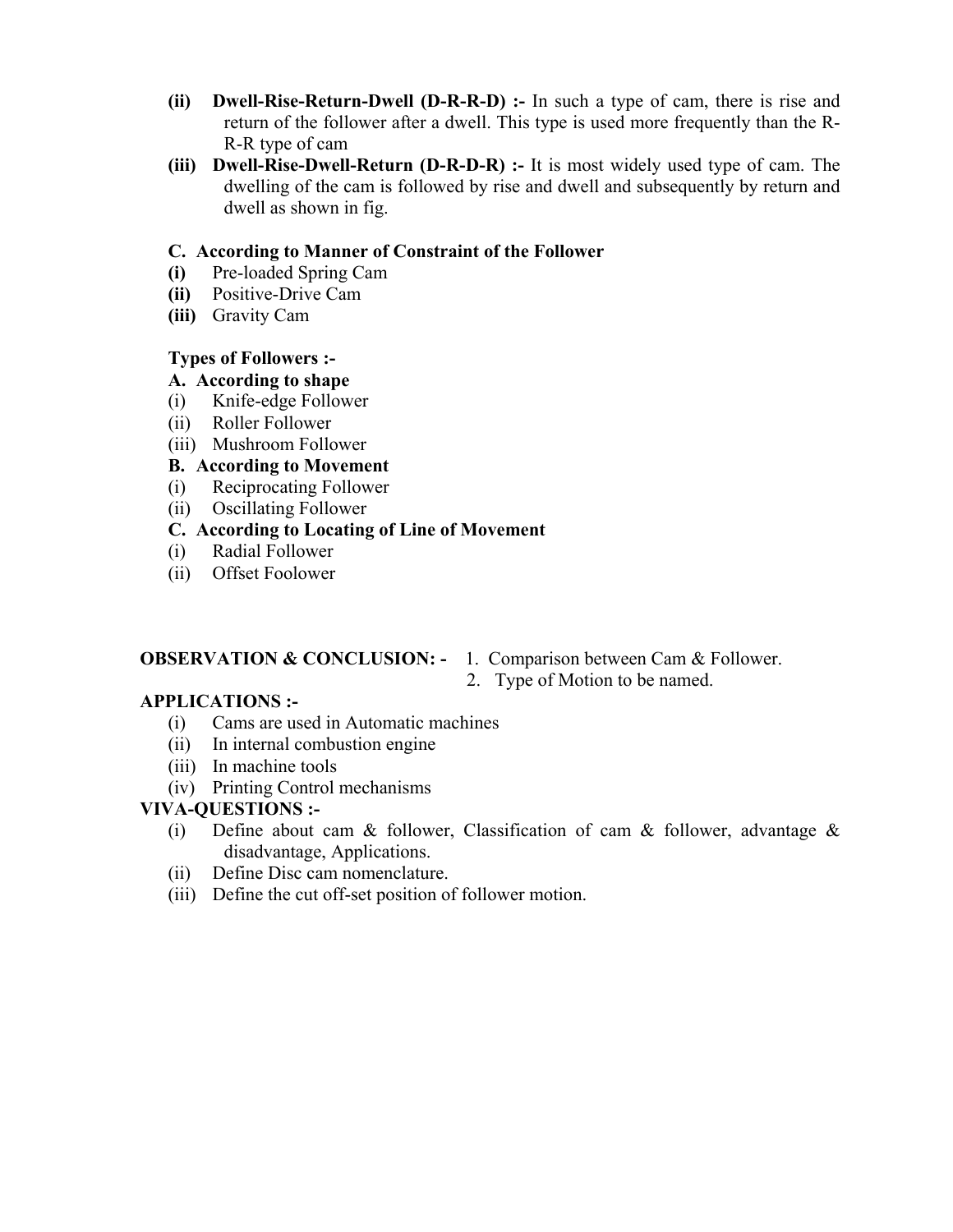# **EXPERIMENT NO.- 6**

#### **AIM :- To study various types of gear- Helical, cross helical, worm, bevel gear.**

#### **APPARATU USED :-** Arrangement of gear system.

#### **THEORY :-**

- 1. Definition of gear
- 2. Classification of gear
- 3. Diagram of different type of gear
- 4. Working and construction of different type of gear
- 5. Advantage & disadvantage of gear
- 6. Application of gear
- 7. Example of gear

**GEAR :-** Gear are used to transmit motion from one shaft to another shaft or between a shaft or slide. This is accomplished by successively engaging teeth.

**CLASSIFICATION OF GEAR :-** Gears can be classified according to the relative position of their shaft axis are follows:

#### **A: PARALLEL SHAFT**

- (i) Spur gear
- (ii) Spur rack and pinion
- (iii) Helical gears or Helical spur gear
- (iv) Double- helical and Herringbone gear

#### **B: INTER SECTING SHAFT**

- (i) Straight bevel gear
- (ii) Spiral bevel gear
- (iii) Zerol bevel gear

#### **C: SKEW SHAFT**

- (i) Crossed- helical gear
- (ii) Worm gears( Non-throated, Single throated, Double throated)

Spur gear:- They have straight teeth parallel to the axes and thus are not subjected to axial thrust due to teeth load.

Helical gears:- In helical gears, the teeth are curved, each being helical in shape. Two mating gears have the same helix angle, but have teeth of opposite hands. At the beginning of engagement, contact occurs only at the point of leading edge of the curved teeth. As the gears rotate, the contact extends along a diagonal line across the teeth. Thus the load application is gradual which result in now impact stresses and reduction in noise. Therefore, the helical gears can be used at higher velocities then the spur gears and have greater load – carrying capacity.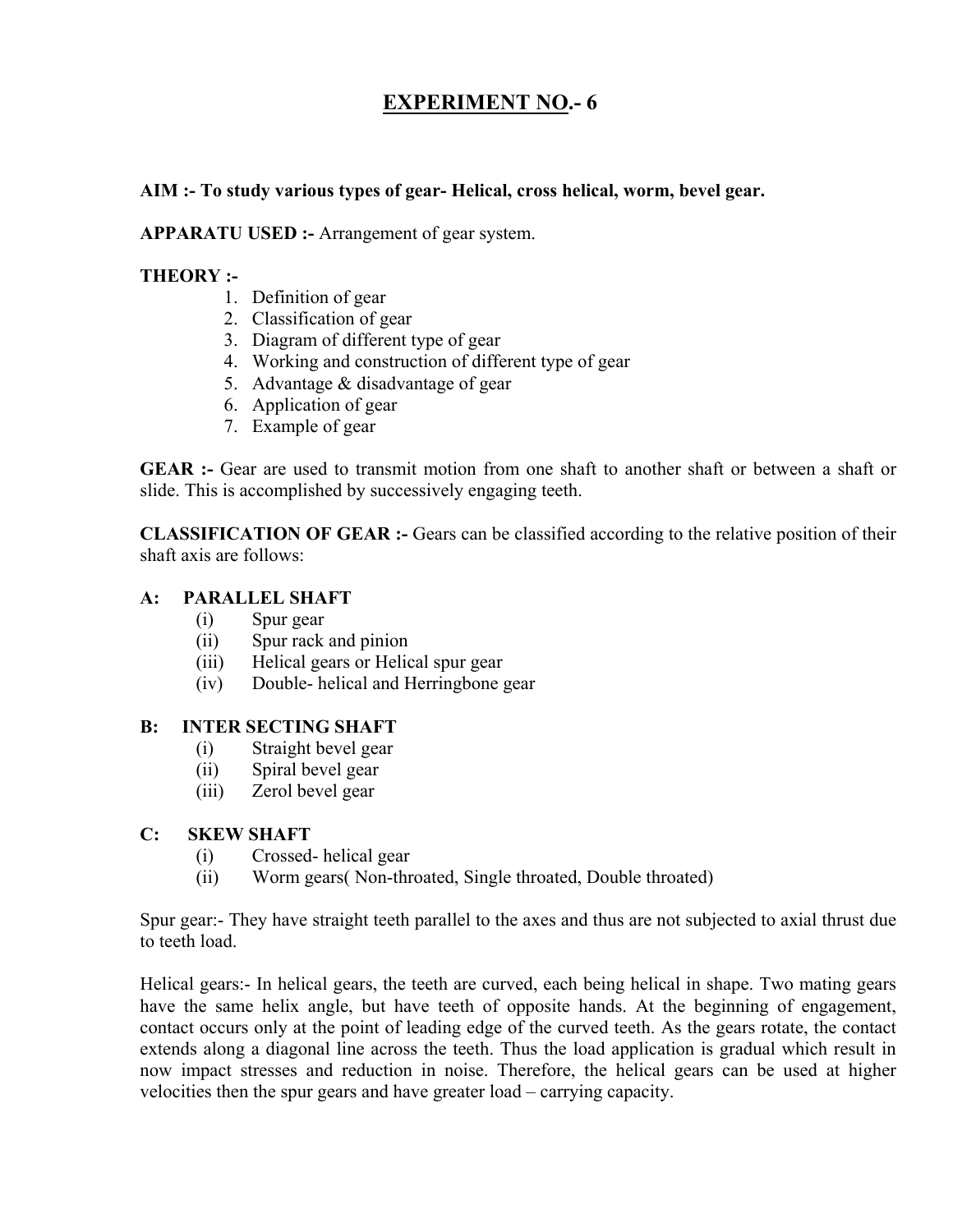**DOUBLE HELICAL AND HERRING BONE GEARS :- A- double- helical gear is equivalent to** a pair of helical gears secured together, one having a right – hand helix and the other a left hand helix. The tooth of two raw is separated by a grooved used for too run out.

If the left and the right inclinations of a double – helical gear meet at a common apex and there is no groove in between, the gear is known as herring bone gear.

**CROSSED – HELICAL GEAR :-** The used of crossed helical gear or spiral gears is limited to light loads. By a suitable choice of helix angle for the mating gears, the two shaft can be set at any angle.

**WORM GEAR :-** Worm gear is a special case of spiral gear in which the larger wheel, usually, has a hollow or concave shape such that a portion of the pitch diameter is the other gear is enveloped on it. The smaller of two wheels is called the worm which also has larger spiral angle.

**BEVEL GEAR :-** Kinematically, the motion between two intersecting shafts is equivalent to the rolling of two cones, assuming no slipping. The gears, in general, are known as bevel gear. When teeth formed on the cones are straight, the gear are known as straight bevel and when inclined, they are known as spiral or helical bevel.

#### **CONCLUSION :-**

#### **APPLICATION :-**

- 1. Bevel gears are used for the drive to the differential of automobiles.
- 2. Spur rack and pinion are used in a lathe.
- 3. Helical gears are used for greater load at higher velocities.
- 4. Gears are used in different machinery.

- 1. Define gears with classification, advantage and disadvantage. Application.
- 2. Gear terminology.
- 3. Law of gearing.
- 4. Write down the formulae for length of path of contact, length of arc of contact, contact ratio.
- 5. Formation of teeth profile.
- 6. About interference and under cutting.
- 7. Write down the formulae for minimum number of teeth required for wheel to avoid interference.
- 8. Write down the formulae for minimum number of teeth required for pinion to avoid interference.
- 9. Write down the formulae for minimum number of teeth required for rack and pinion to avoid interference.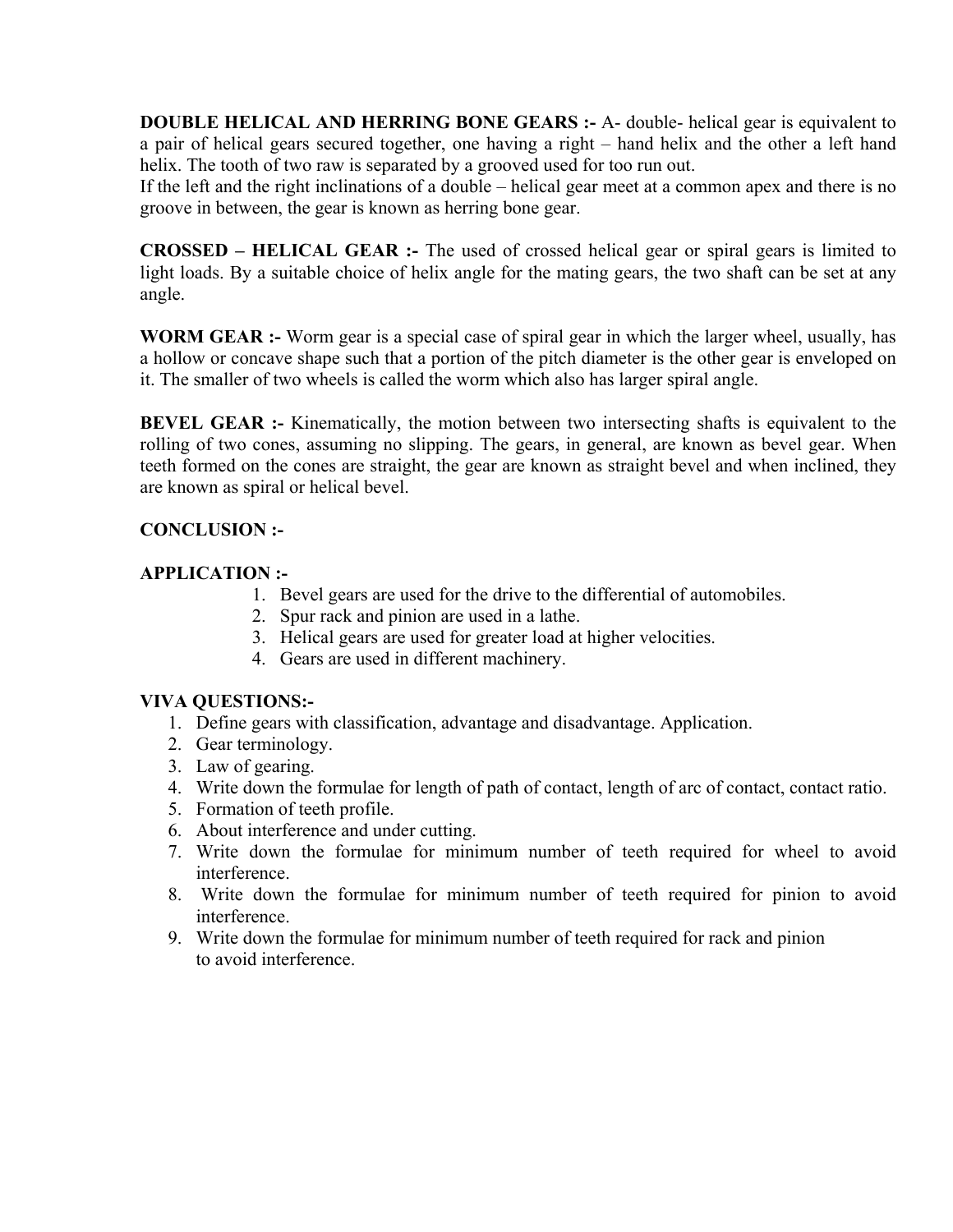# **EXPERIMENT No. : -7**

#### **AIM: - To study various types of gear trains- simple, compound, reverted, epicyclic and differential.**

#### **APPARATUS USED**: -. Arrangement of Gear train system.

- **THEORY:** 1. Definition of. Geart rain
	- 2. Classification of Geartrain
	- 3. Diagrams of different types of Gear train.
	- 4. Working & Construction of different types of Gear train.
	- 5. Advantages & Disadvantages of Gear train
	- 6. Applications of Gear train .
	- 7. Examples of Gear train

**GEAR TRAIN :-** A gear train is a combination of gears used to transmit motion from one shaft to another. It becomes necessary when it is required to obtain large speed reduction within a small space. The following are the main types of gear trains:

- (i) Simple gear train
- (ii) Compound gear train
- (iii) Reverted gear train
- (iv) Planetary gear train

**SIMPLE GEAR TRAIN :-** A series of gears, capable of receiving and transmitting motion from one gear to another is called a simple gear train. In it, all the gear axes remain fixed relative to the frame and each gear is on a separate shaft.

Train Value = Number of teeth on driving gear / Number of teeth on driven gear

**COMPOUND GEAR TRAIN :-** When a series of gears are connected in such a way that two or more gears rotate about an axis with the same angular velocity, it is known as compound gear train. In this type, some of the intermediate shafts.

Train Value = Product of Number of teeth on driving gear / Product of Number of teeth on driven gear

**REVERTED GEAR TRAIN :-** If the axes of the first and last wheels of a compound gear coincide; it is called a reverted gear train. Such an arrangement is used in clocks and in simple lathes where 'back gear' is used to give a slow speed to the chuck.

Train Value = Product of Number of teeth on driving gear / Product of Number of teeth on driven gear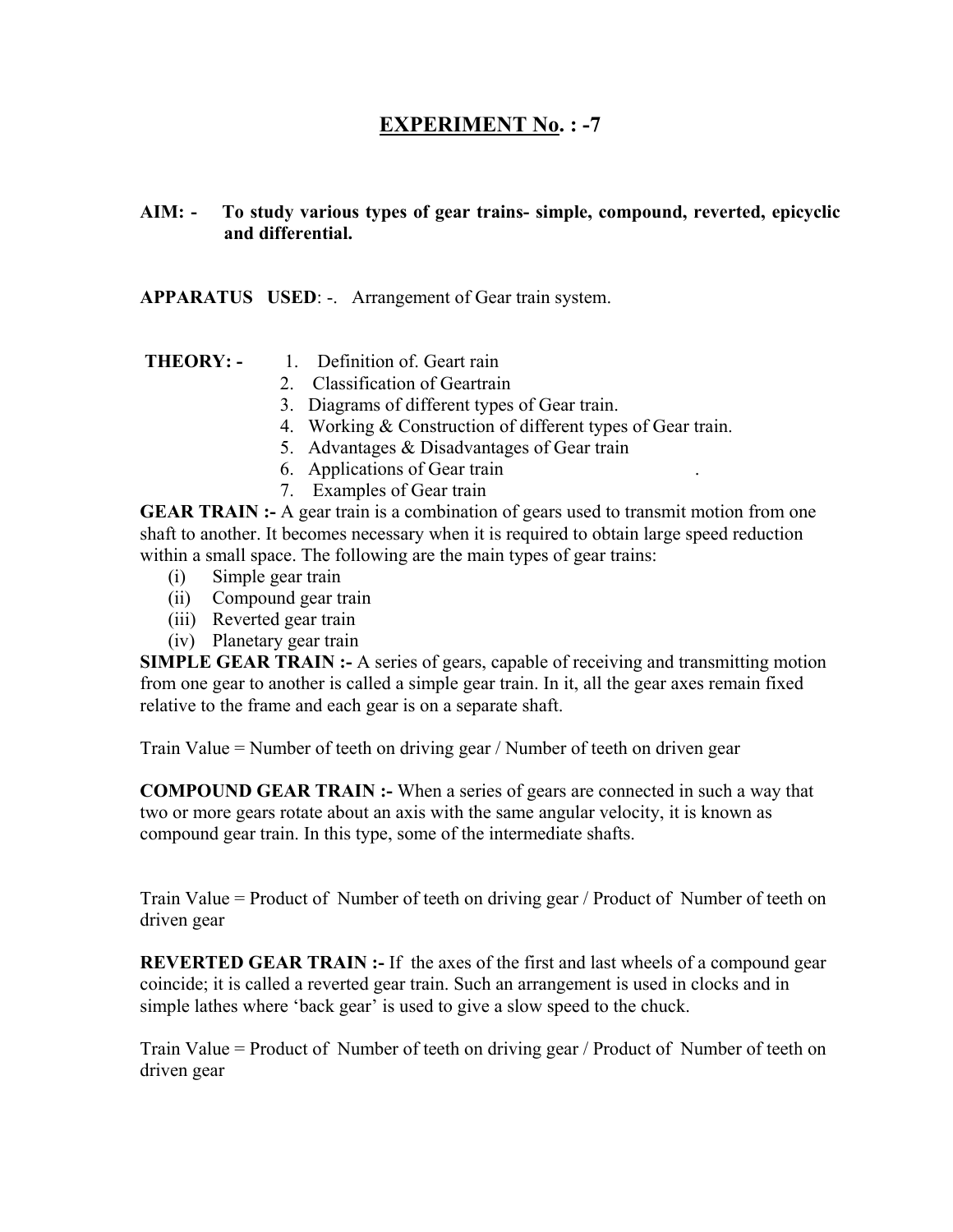**PLANETARY OR EPICYCLIC GEAR TRAIN :-** When there exists a relative motion of axis in gear train, it is called a planetary or an epicyclic gear train (or simply epicyclic gear or train). Thus in an epicyclic train, the axis of at least one of the gears also moves relative to the frame.

 Consider two gear wheels S and P, the axis of which are connected by an arm a. if the arm 'a' is fixed, the wheels S and P constitute a simple train. However, if the wheel s is fixed so that the arm can rotate about the axis of S, the wheel P would also move around S. therefore, it is an epicyclic train.

**DIFFERENTIAL GEAR :-** When a vehicle takes a turn, the outer wheels must travel farther than the inner wheels. In automobiles, the front wheels can rotate freely on their axis and thus can adapt themselves to the conditions. Both rear wheels are driven by the engine through gearing. Therefore, some sirt of automatic device is necessary so that the two rear wheels are driven at slightly different speeds. This is accomplished by fitting a differential gear on the rear axle.

#### **OBSERVATION & CONCLUSION: -**

- 1. Comparison between simple, compound reverted, epicyclic and differential. Gear train.
- 2. To calculate the train value.
- 3. To calculate the speed of any gear.

#### **APPLICATIONS :-**

- (i) Gear trains are used in automobiles.
- (ii) Reverted gear train are used in clock and simple lathe
- (iii) Epicyclic gear are used in transmission, computing devices.
- (iv) Gears are used in different machinery.

- a. Define about gear trains with classification, advantages & disadvantages and applications.
- b. Define train value.
- c. Define differential gear train with applications.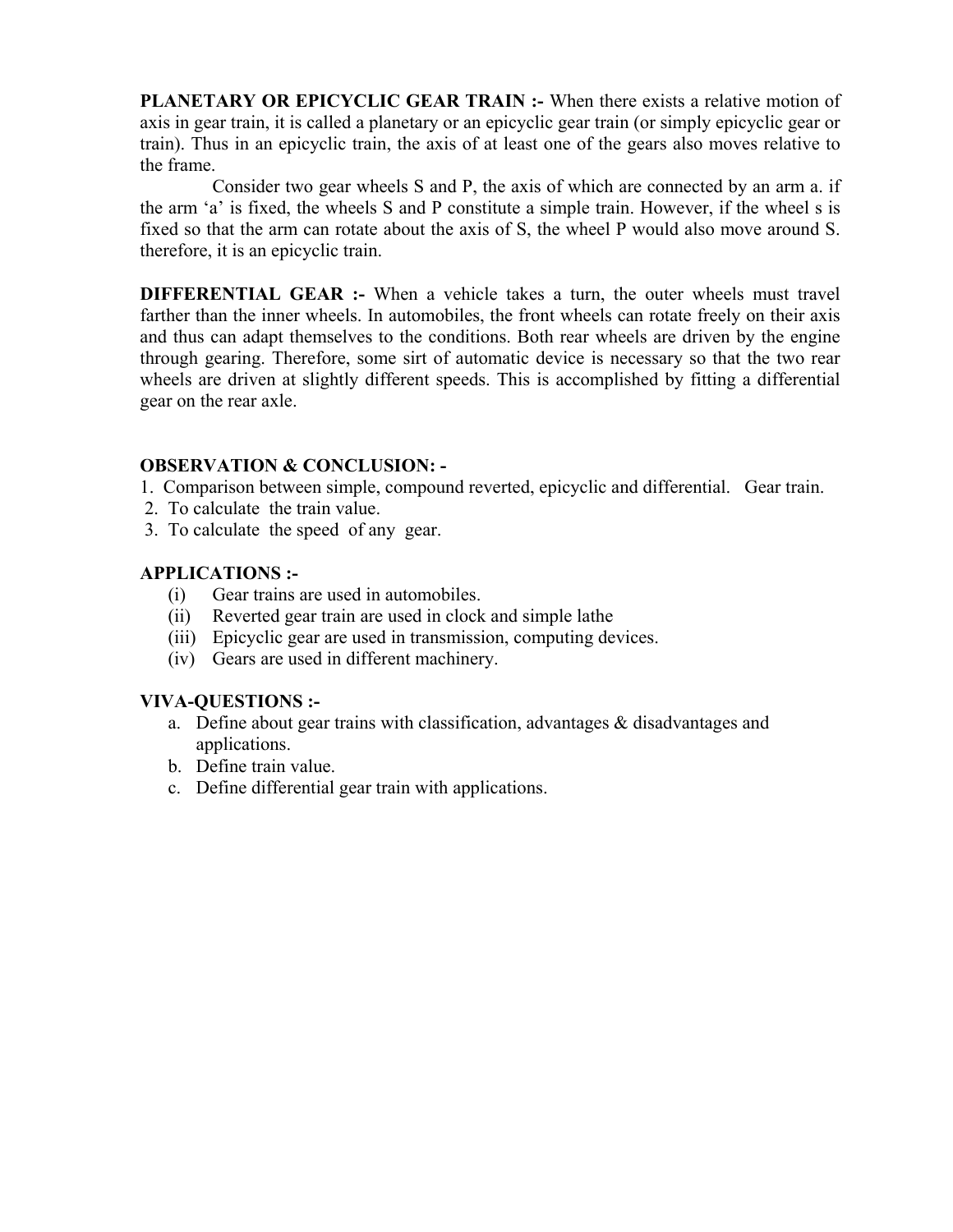# **EXPERIMENT No.:- 8**

#### **AIM: - To study various types of steering mechanisms.**

**APPARATUS USED**: -. Steering Mechanism Apparatus.

- **THEORY:** 1. Definition of. Steering mechanisms
	- 2. Classification of steering mechanisms
	- 3. Diagrams of different types of steering mechanisms
	- 4. Working & Construction of different types of steering . mechanisms.
	- 5. Advantages & Disadvantages of steering mechanisms
	- 6. Applications of steering mechanisms.
	- 7. Examples of steering mechanisms

**STEERING GEAR :-** When an automobile takes turn on a road all the wheels should make concentric circle to ensure that they roll on the road smoothly and there is line contact between the tyres and the surface of the path, preventing the excess wear of the tyres.this is achieved by mounting the two front wheels on two short axles, known as stub axles. The stub axles are pin-jointed with the main front axle which is rigidly attached to the rear axle. Thus the steering is affected by the use of front wheels only.

#### **TYPES OF STERING GEARS :-**

There are two main types of steering gears :

- **1.** The Davis steering Gear
- **2.** The Ackermann steering gear

**DAVIS STEERING GEAR :-** A Davis steering gear has sliding pairs which means more friction and easy wearing. The gear fulfils the fundamental equation of gearing in all the positions. However, due to easy wearing it becomes inaccurate after some time. A davis steering shown in fig. consists of two arms PK and QL fixed to the stub axles PC and QD to form two similar bell crank levers CPK and DQL pivoted at P and Q respectively. A cross link AB, constrained to slide parallel to PQ, is pin-jointed at its ends to two sliders. The sliders S1 and S2 are free to slide on the links PK and QL respectively. During the straight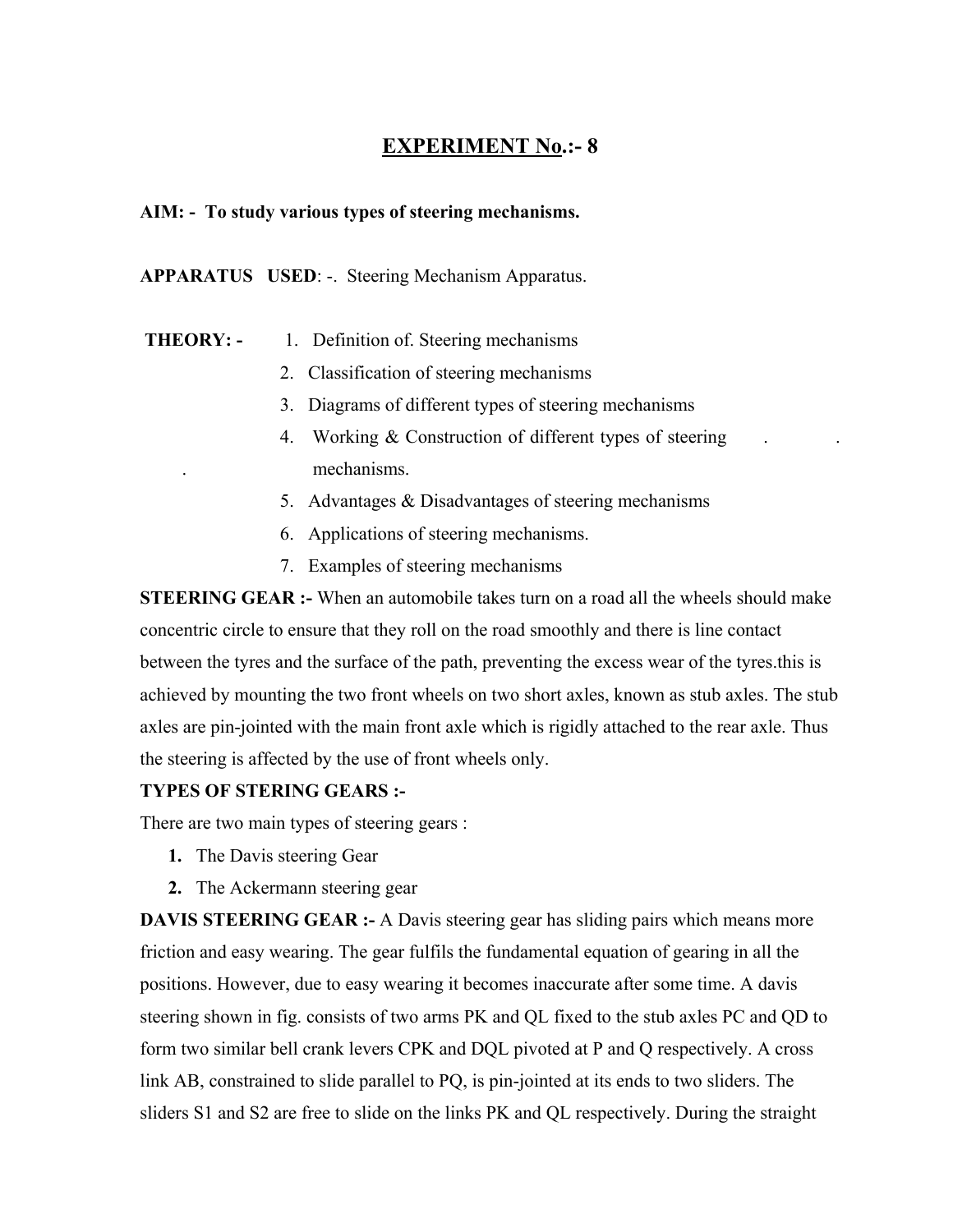motion of the vehicle, the gear is in the mid-position with equal inclination of the arms PK and QL with PQ.

 As the vehicle turns right, the cross-arm AB also moves right through a distance x from the mod-position as shown in fig. the bell crank levers assume the positions C´ P K´ and D´QL´.

**tan** $\alpha$  = w/2l (1 = wheel base, w = distance between the pivots of front axle) usual value of w/l is between 0.4 to 0.5 and that of  $\alpha$  from 11 to 14 degrees.

**ACKERMANN STEERING GEAR :-** An Ackermann steering gear has only turning pairs and thus is preferred. Its drawback is that it fulfils the fundamental equation of correct gearing at the middle and the two extreme position and not in all positions. This steering gear consists of a four link mechanism PABQ having four-turning pairs.

Three positions of the correct gearing are-

- **1.** when the vehicle moves straight.
- **2.** when the vehicle moves at a correct angle to the right, and
- **3.** when the vehicle moves at a correct angle to the left.

**OBSERVATION & CONCLUSION:-** 1. Type of Motion to be named.

- i. what do you mean by steering?
- ii. What is the difference between the Davis  $&$  Ackermann steering gear mechanism?
- iii. What is correct fundamental equation of steering gear mechanism?
- iv. What do you mean by stub ?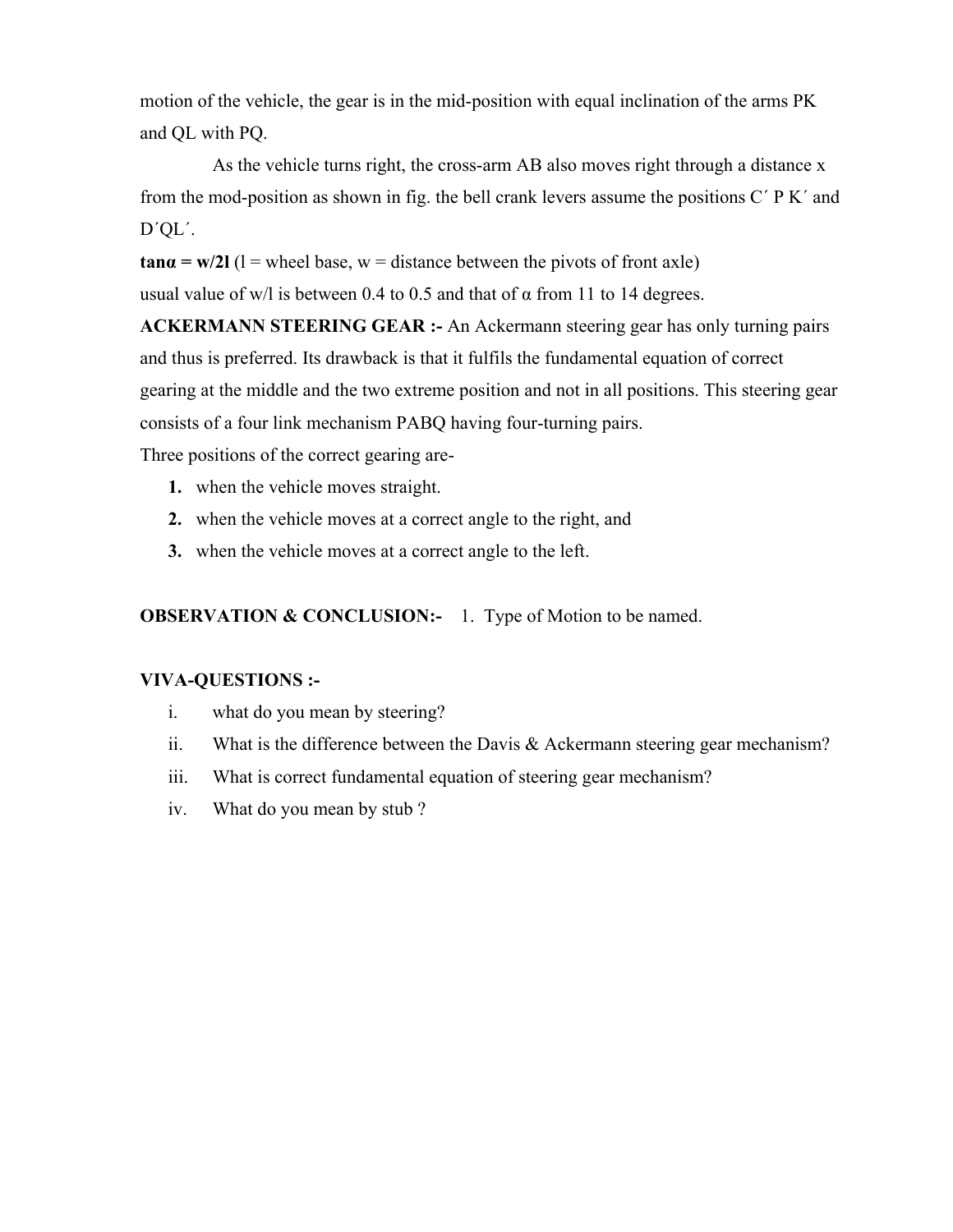## **EXPERIMENT NO.:-9**

# **AIM:- To study the simple and compound screw jack and to find out Mechanical Advantage, V.R. and Efficiency.**

#### **APPARATUS USED:-** Simple and compound screw jack

#### **THEORY :-**

**Screw Jack :-** It is a device employed for lifting heavy loads with help of a small effort applied at its handle. The loads are usually centrally loaded upon it. Screw jacks of three types :

- 1. Simple screw jack
- 2. Compound Screw jack
- 3. Differential Screw jack

A simple screw jack consists of a nut, a screw square threaded and a handle fitted to the head of the screw. The nut also forms the body of the jack. The load to be lifted is placed on the head of the screw. Here the axial distance between corresponding points on two consecutive threads is known as pitch. If 'p' be the pitch of the screw and 't' is the thickness of thread, then  $p = 2t$ . V.R. = Distance moved by the effort/Distance moved by the load

 $= 2\pi l / p$ 

Now  $M.A. = W / P$ 

#### **PROCEDURE :-**

When we are moving the handle horizontal direction the screw is also moved it attached with screw and load is lifted by pitch of the screw, in one revolution of the handle.

#### **OBSERVATION :-**

**For single Screw Jack :** 

|        |                    | S.No.   Load (W)   Effort   Length of   Pitch of   V.R.   M.A. |  | <b>Efficiency</b> |
|--------|--------------------|----------------------------------------------------------------|--|-------------------|
| in Nt. | (P) in Nt.   lever | screw                                                          |  |                   |
|        |                    |                                                                |  |                   |
|        |                    |                                                                |  |                   |
|        |                    |                                                                |  |                   |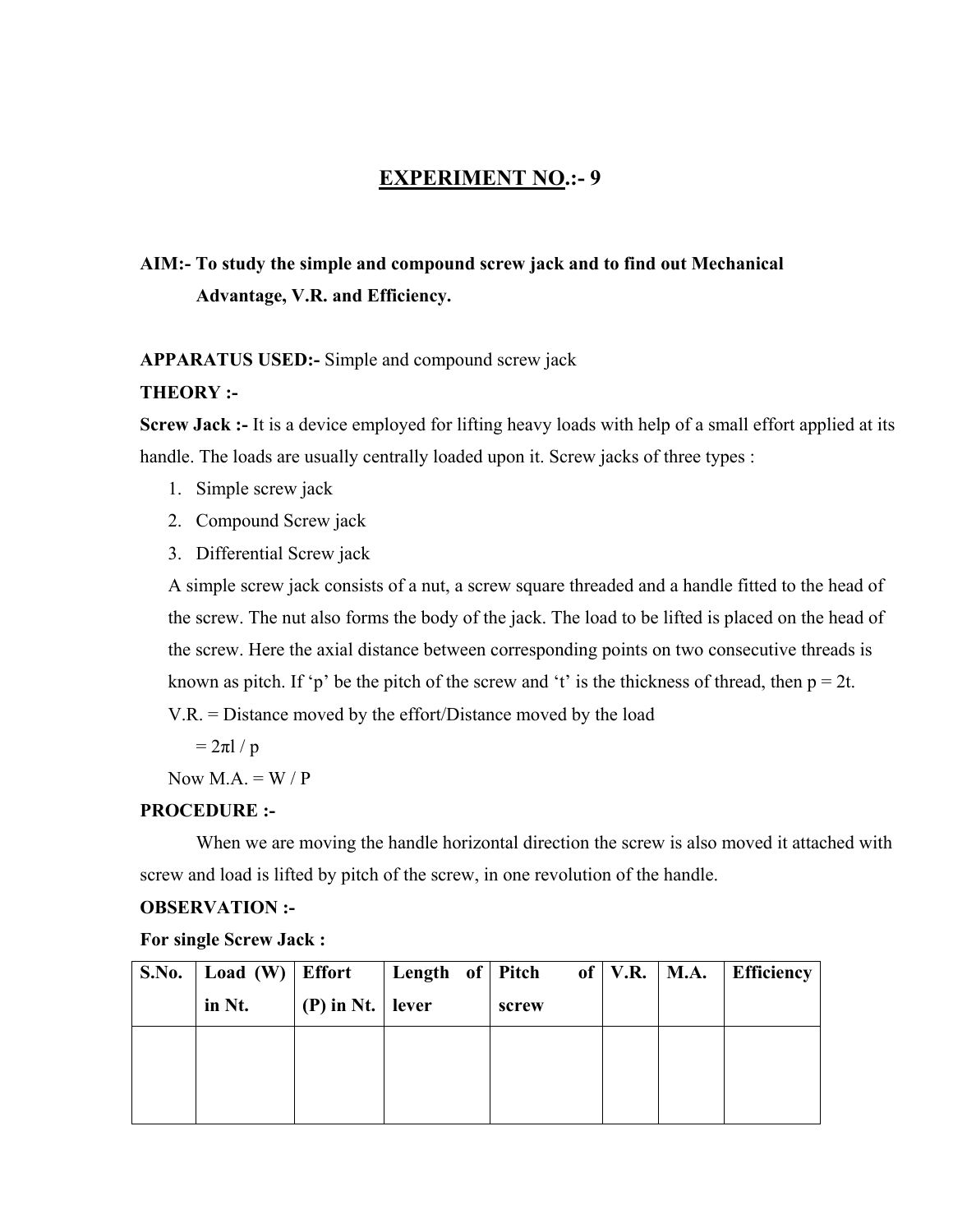#### **C-+OMPOUND SCREW JACK :-**

It is a further improved from of differential screw jack, in which the velocity ratio is further intensified with the help of a geared screw jack, in which the screw is lifted with the help of worm and worm wheel, instead of effort at the end of a lever. Now consider a worm geared screw jack.

Let,

 $l =$ Radius of the effort wheel

 $p =$  pitch of the screw,

 $P =$  effort applied to lift the load,

 $W =$  Load lifted and

 $T = No$ . of teeth on the worm wheel.

We know that distance moved by effort in one revolution of wheel =  $2\pi$ l

If the worm is single threaded then the worm wheel move through 1/T revolution. Therefore distance moved by the load  $= p/T$ 

V.R. =  $2πl/p/T$ 

 $M.A. = W/P$ 

Efficiency =  $M.A. / V.R.$ 

**For Compound screw jack :** 

| S.No. | Load $(W)$ | <b>Effort</b> | <b>Distance</b>               | <b>Distance</b> | <b>V.R.</b>   <b>M.A.</b> | <b>Efficiency</b> |
|-------|------------|---------------|-------------------------------|-----------------|---------------------------|-------------------|
|       | in Nt.     |               | (P) in Nt.   moved by $\vert$ | moved<br>by     |                           |                   |
|       |            |               | effort                        | load            |                           |                   |
|       |            |               |                               |                 |                           |                   |
|       |            |               |                               |                 |                           |                   |
|       |            |               |                               |                 |                           |                   |

## **CALCULATION :-**

 $M.A. = W/P$ 

V.R. = Distance moved by effort/Distance moved by load

Efficiency =  $M.A. / V.R.$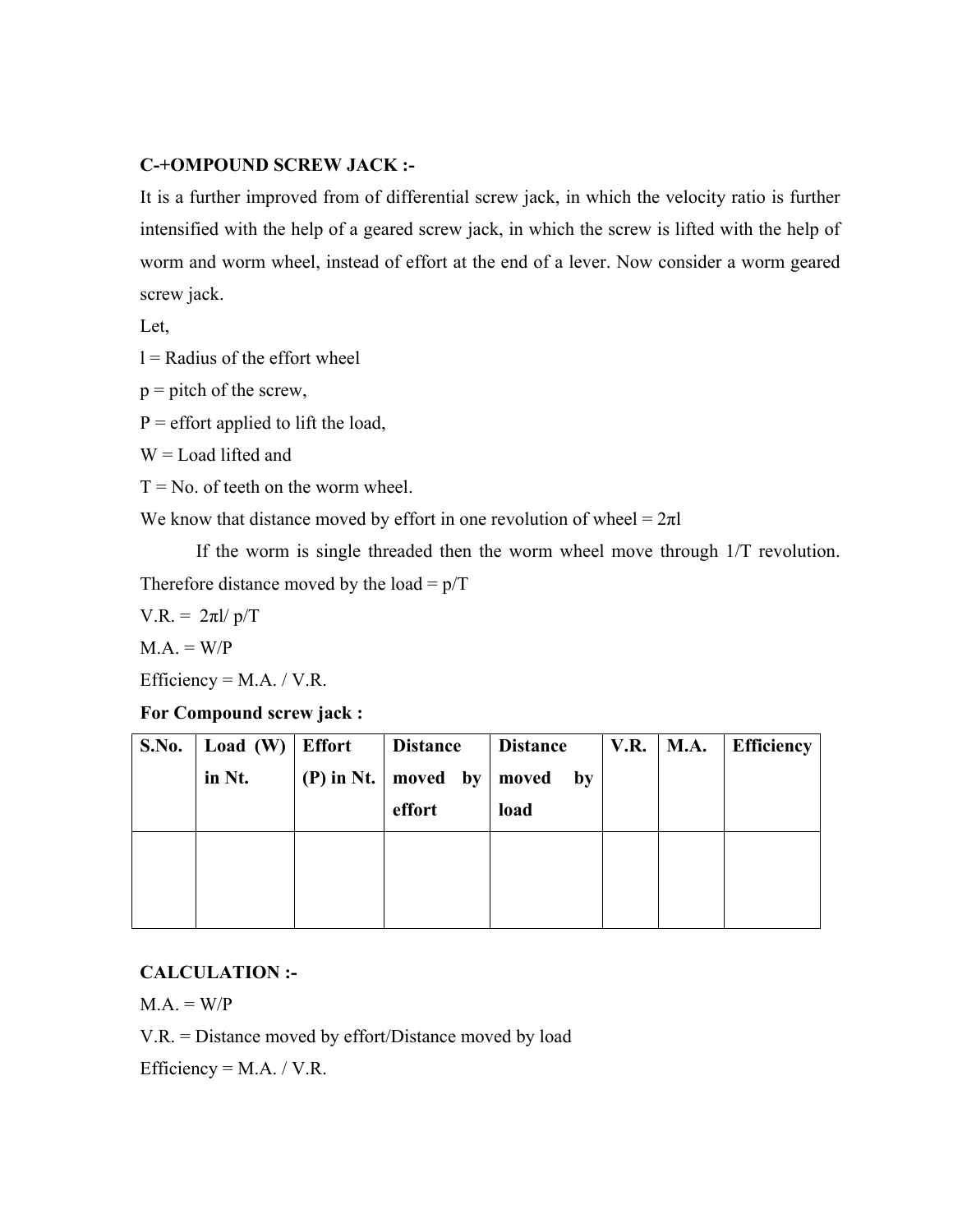#### **PRECAUTIONS :-**

- 1. Rope should not be overlap.
- 2. Carefully measure pitch of screw.
- 3. Effort handle move smoothly do not applied suddenly or jerking.
- 4. Oiling & greasing should be properly.
- 5. Effort arm measure very carefully.

#### **RESULT :-**

#### **CONCLUSION :-**

- What is maximum efficiency of screw jack ?
- What is efficiency for non-reversible m/c ?
- If a m/c having an efficiency greater than 50% is known as m/c. reversible or nonreversible m/c.
- Who is m/c self locking m/c ?
- What is the max. M.A. of a lifting  $m/c$  ?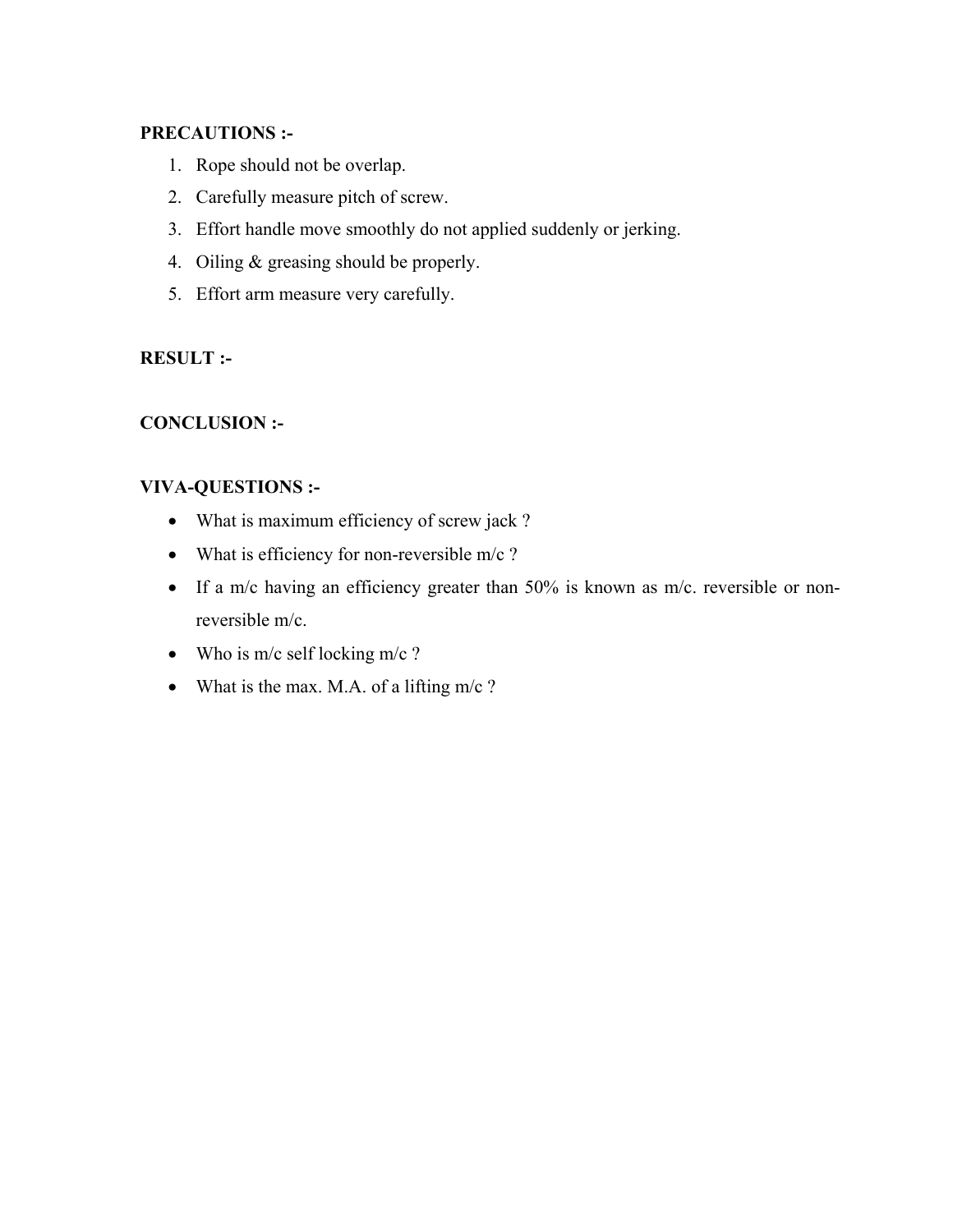### **EXPERIMENT No.-10**

**AIM :- Create various type of linkage mechanism in CAD and simulate for motion output and study the relevant effect.** 

**THEORY** :- A link can be represented by a vector. These vector are resolved along X and Y-axis. The displacement equation can be obtained by writing equation about X-Y-axis. The vector representing links from closed loop in mech. It is similar to the case of equal forces and a closed polygon of forces.

#### **COMPUTER AIDED ANALISES OF SLIDER CRANK MECHANISM :-**

This rep. a general case when axis of motion of slider is offset with respect to the centre of the rotation of the crank. The angle of connecting rod  $\varphi$  is in the negative same as shown in fig.

**COMPUTER PROGRAMME FOR A SLIDER CRANK MECHANISM IN C**++ **:-**  Computer Programme to find velocity and acceleration for slider crank mechanism.

```
# include \leqiostream . h ># include\leqmath . h>
void main ( ) 
{ 
float q = .36, s = 1.2, t = .075, velq = 20, accq = 10, theta = 0.0, pi;
pi = 4 * \text{atan} (1.0);
for (int i = 0; i < 12; i +1)
{ 
float phi = a\sin((t-q * sin (theta))) / s);
float al = -2 * q * cos (theta)float a2 = q^*q + t^*t - s^*s - 2^*t^*q^*sin (theta);
float a12 = a1 * a1 - 4 * a2;
float a21 = sqrt(a12);
float \text{disp} = (-\text{al} + \text{a}21)/2;
```